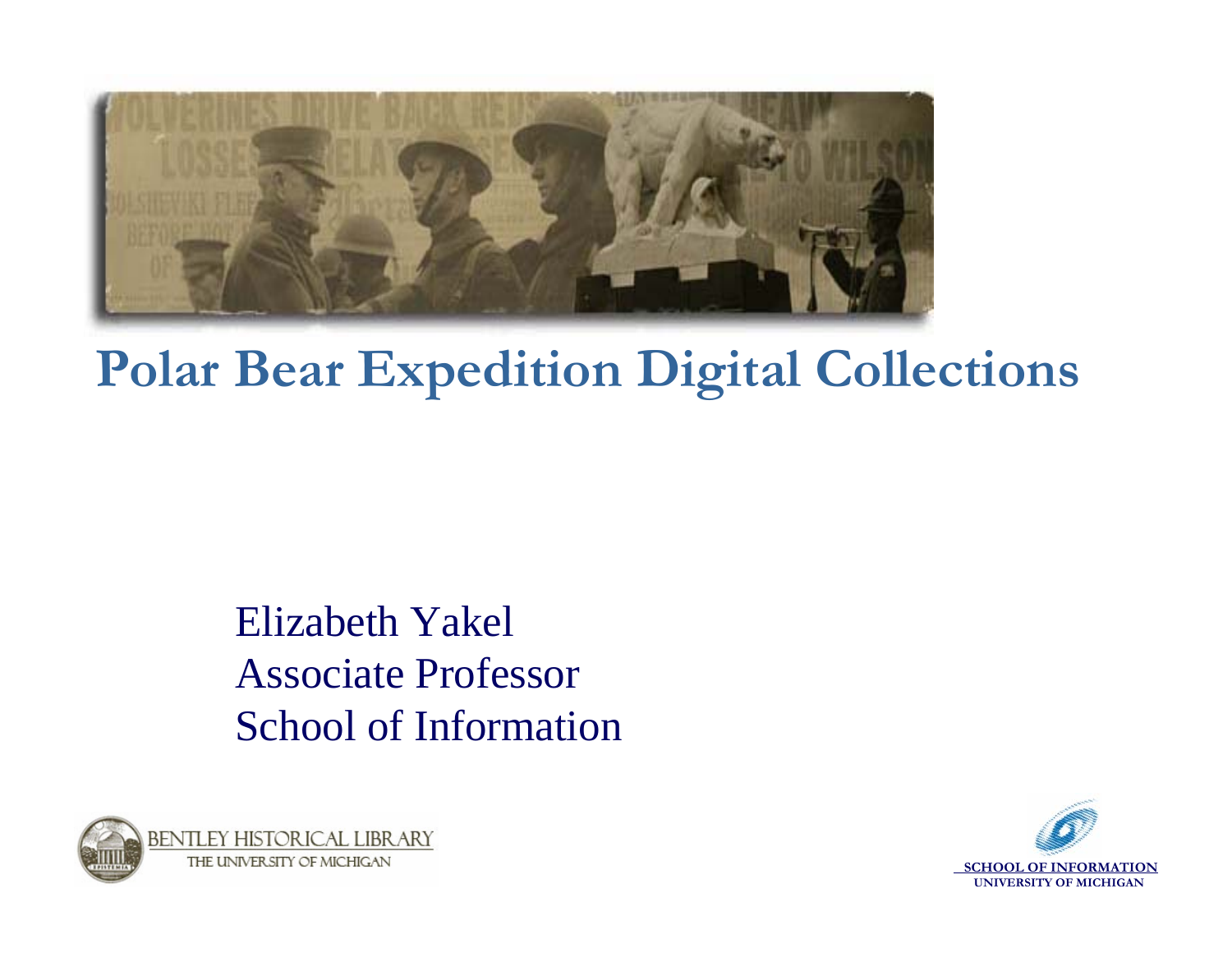#### $\bullet$  Welcome to the Polar Bear Expedition Digital Collections - Mozilla Firefox

File Edit View Go Bookmarks Tools Help del.icio.us

http://polarbears.si.umich.edu/



 $\bullet$  Home  $\bullet$  Contactus . About this site  $\bullet$  FAO

#### **Polar Bear Expedition Digital Collections**

#### **Search**

search

#### advanced search

#### Browse by

- collections
- $\bullet$  individual names • geographic locations
- military units
- organizations
- media types
- $\bullet$  subjects

#### Login

| Username: beth |  |
|----------------|--|
| Password: MANA |  |

- Tremember me Login • Forgot your
- password?

Done

**A** start

• Create a new account

MSN Messenger

The "American Intervention in Northern Russia, 1918-1919," nicknamed the "Polar Bear Expedition," was a U.S. military intervention in northern Russia at the end of World War I. Since many of these soldiers originated from Michigan, the Bentley Historical Library at the University of Michigan, an archive documenting Michigan history, has collected materials related to this event since the 1960s. The Bentley has amassed one of the largest groups of materials on this topic, consisting of over sixty individual collections of primary source material as well as numerous published materials.

In 2004, the Bentley proposed a project to digitize all of the Polar Bear materials in order to increase access as well as protect and secure the

![](_page_1_Picture_24.jpeg)

fragile originals. In 2005, faculty and students from the University of Michigan School of Information began a research project investigating next generation finding aids. The Polar Bear Expedition Digital Collections are the first example of rethinking traditional archival finding aids to provide better access to primary sources on the web. We are

experimenting with different ideas for displaying archival content as well as implementing added functions so that researchers can interact with online collections using collaborative tools. (read more...)

There are several ways to begin your own expedition into the Polar Bear Collections:

• read a brief history of the Polar Bear Expedition.

Mulberry (Connected)

- search for items about a person, place or Army unit
- browse lists of photographs, maps or diaries from the Collections
- browse an alphabetical list of collections, most of which bear an individual's name
- browse a list of all known participants of the Polar Bear Expedition

Message Search

#### What's new?

[9] DigiCCurr\_2\_25\_07.d...

- \* Search by item.
- \* Audio from Salchow Interview available.

Welcome to the Polar...

\* Bookmark individual items

**SCHOOL OF INFORMATION UNIVERSITY OF MICHIGAN**

 $\Box$   $\Box$   $\times$ 

 $\boxed{\vee}$   $\boxed{\odot}$  so  $\boxed{\text{GL}}$ 

 $\Omega$  :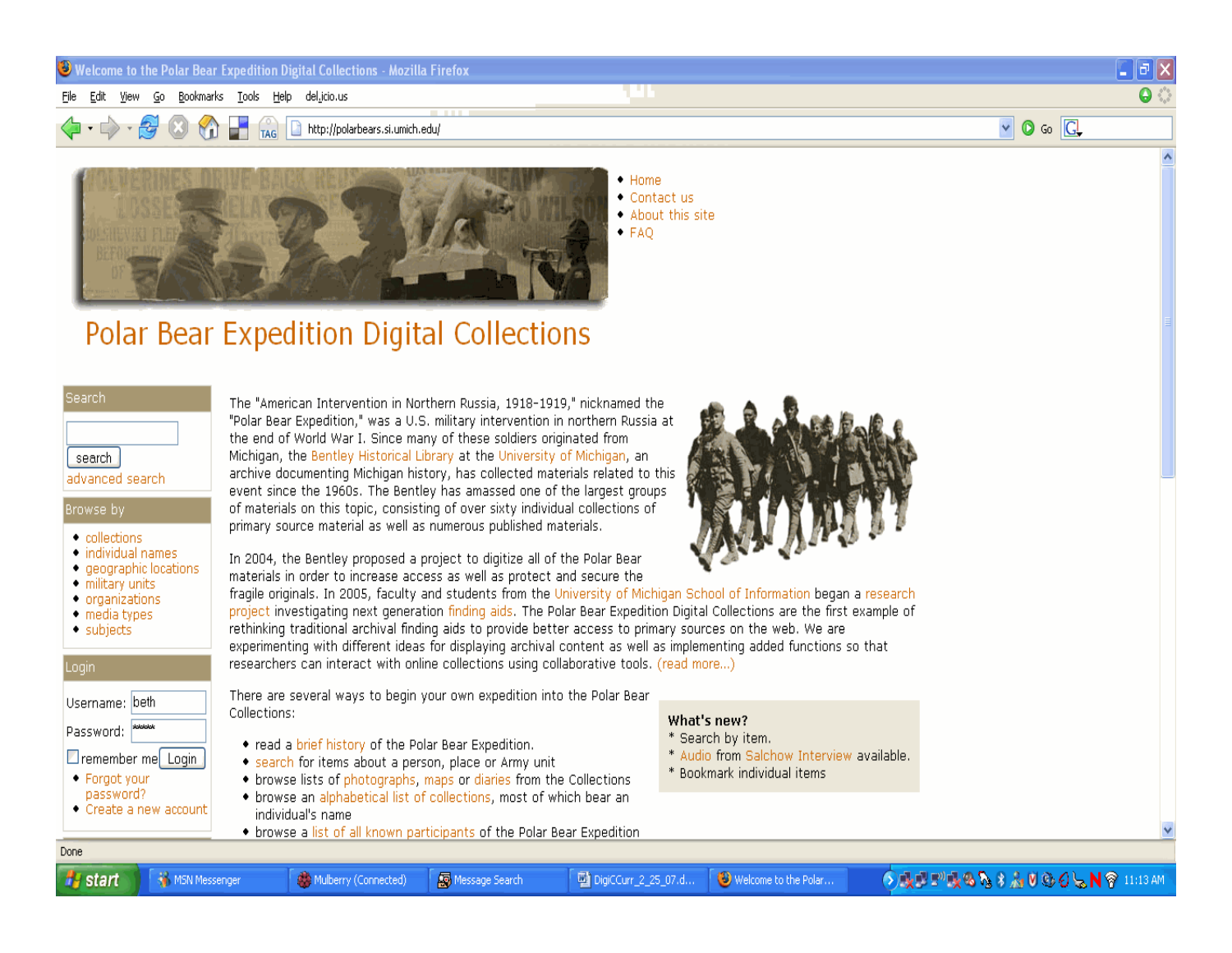# **Our Team**

- m. SI doctoral student
	- **Hart Committee** Magia Ghetu
- SI master's students
	- –James Sweeney
	- Seth Shaw
	- Christie Peterson
	- –Andrew Bangert
	- –Ricah Marquez
	- Dharma Akmon
	- –Jeremy York

![](_page_2_Picture_11.jpeg)

BENTLEY HISTORICAL LIBRARY THE UNIVERSITY OF MICHIGAN

 Bentley Historical Library staff

- –Polly Reynolds
- Leonard Coombs
- –Greg Kinney
- Bill Wallach
- Fran Blouin
- Ann Flowers
- Karen Jania
- Brian Williams

![](_page_2_Picture_22.jpeg)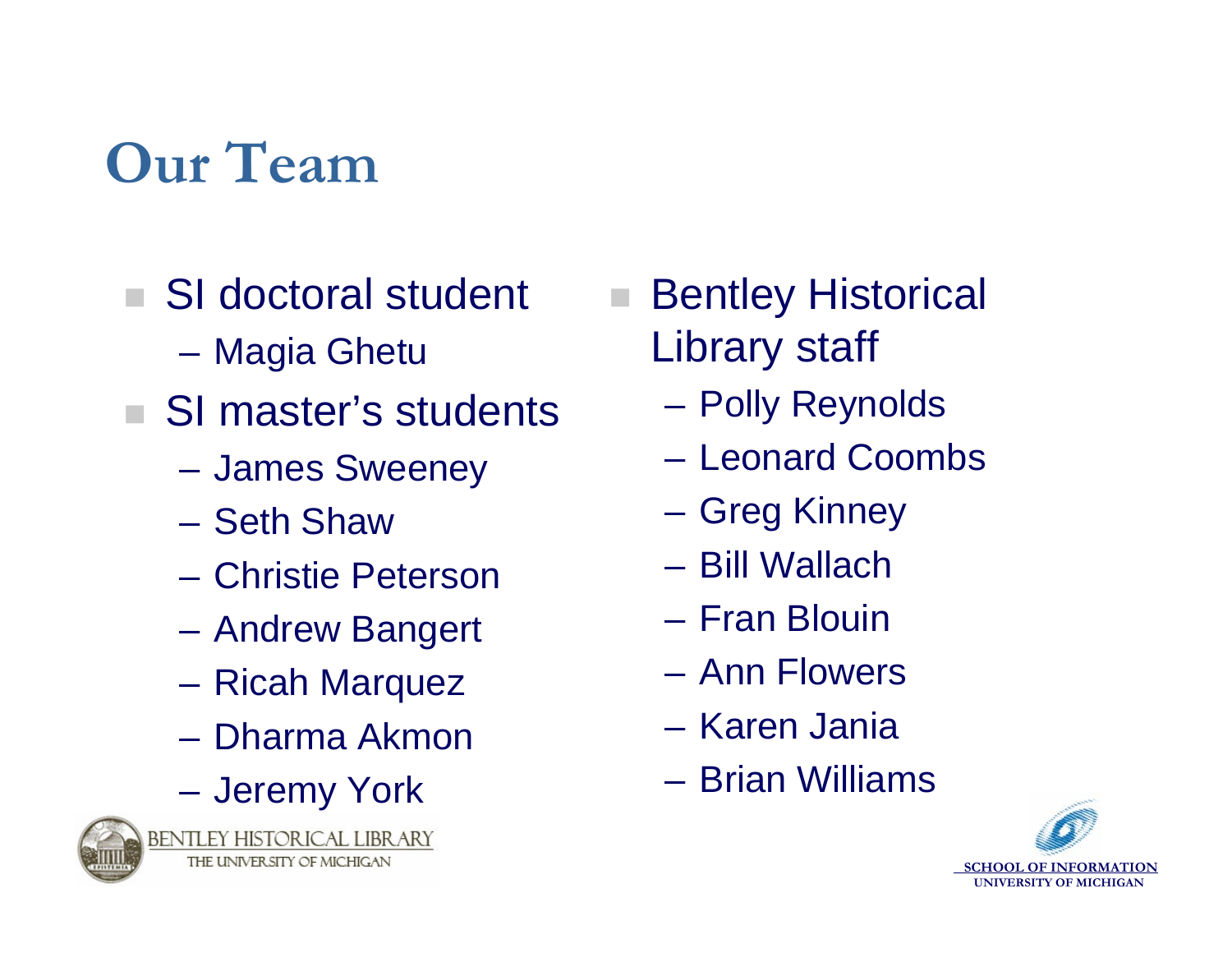## **Who are the Polar Bears?**

- ш American intervention in Northern Russia, 1918-1919
- Michigan men heavily represented
- Bentley Historical Library has over sixty collections: Diaries, maps, oral history, photographs, motion picture
	- Group of smaller collections, but usually referred to as one collection
	- **Hart Committee** Complete digitization of all collections, 2004
- **College**  Integration of digitized collections with finding aids and extensive database
- $\mathcal{L}_{\mathcal{A}}$  Diverse user community: researchers, genealogists, historians, students
- [http://polarbears.si.umich.edu](http://polarbears.si.umich.edu/)

![](_page_3_Picture_9.jpeg)

![](_page_3_Picture_10.jpeg)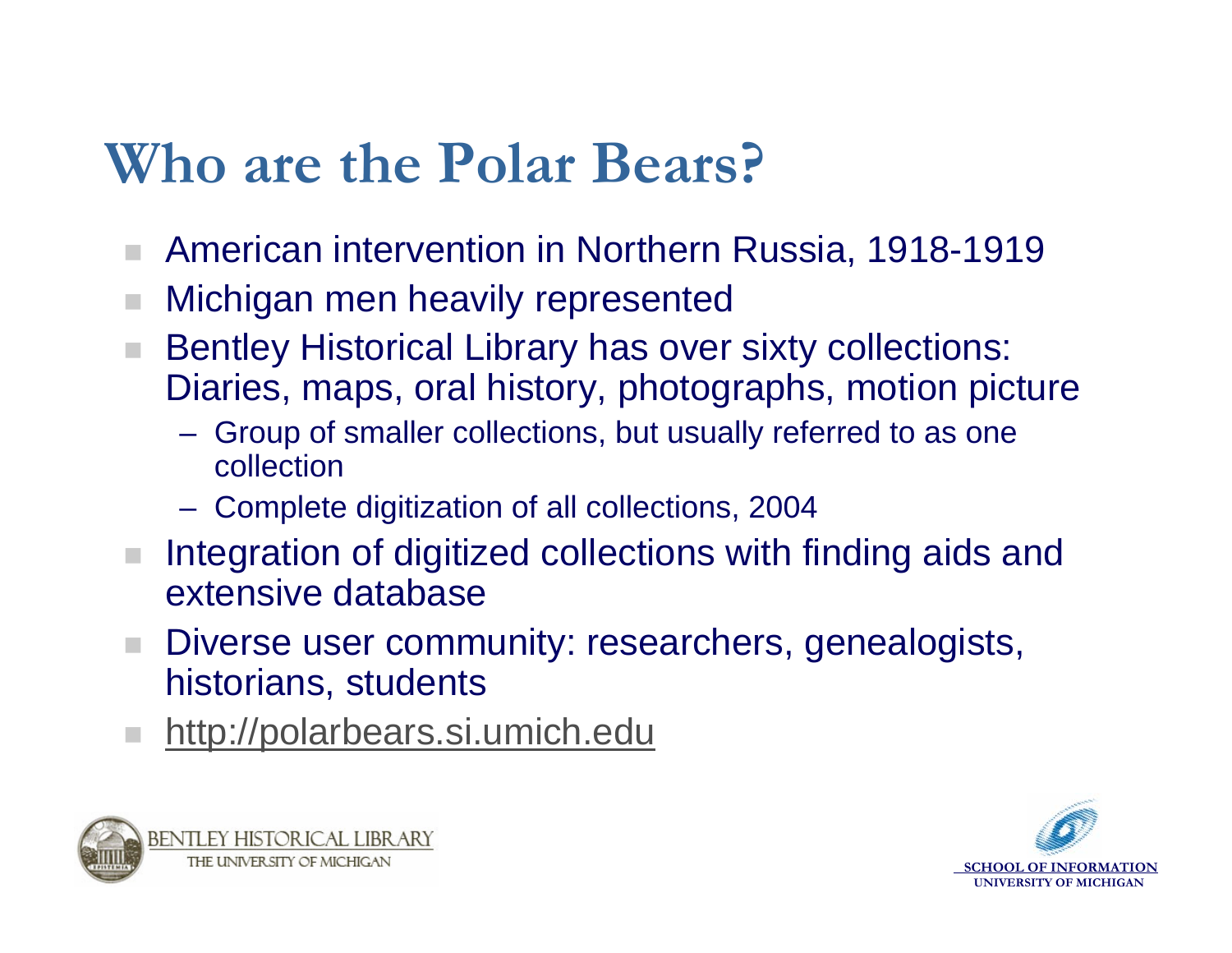# **Research question:**

- Can online communities be constructed around archival and manuscript collections?
	- **However, Marketing**  Will existing communities be attracted to online venues?
- **How will visitors interact in the context of** online archives and finding aids?

![](_page_4_Picture_4.jpeg)

![](_page_4_Picture_5.jpeg)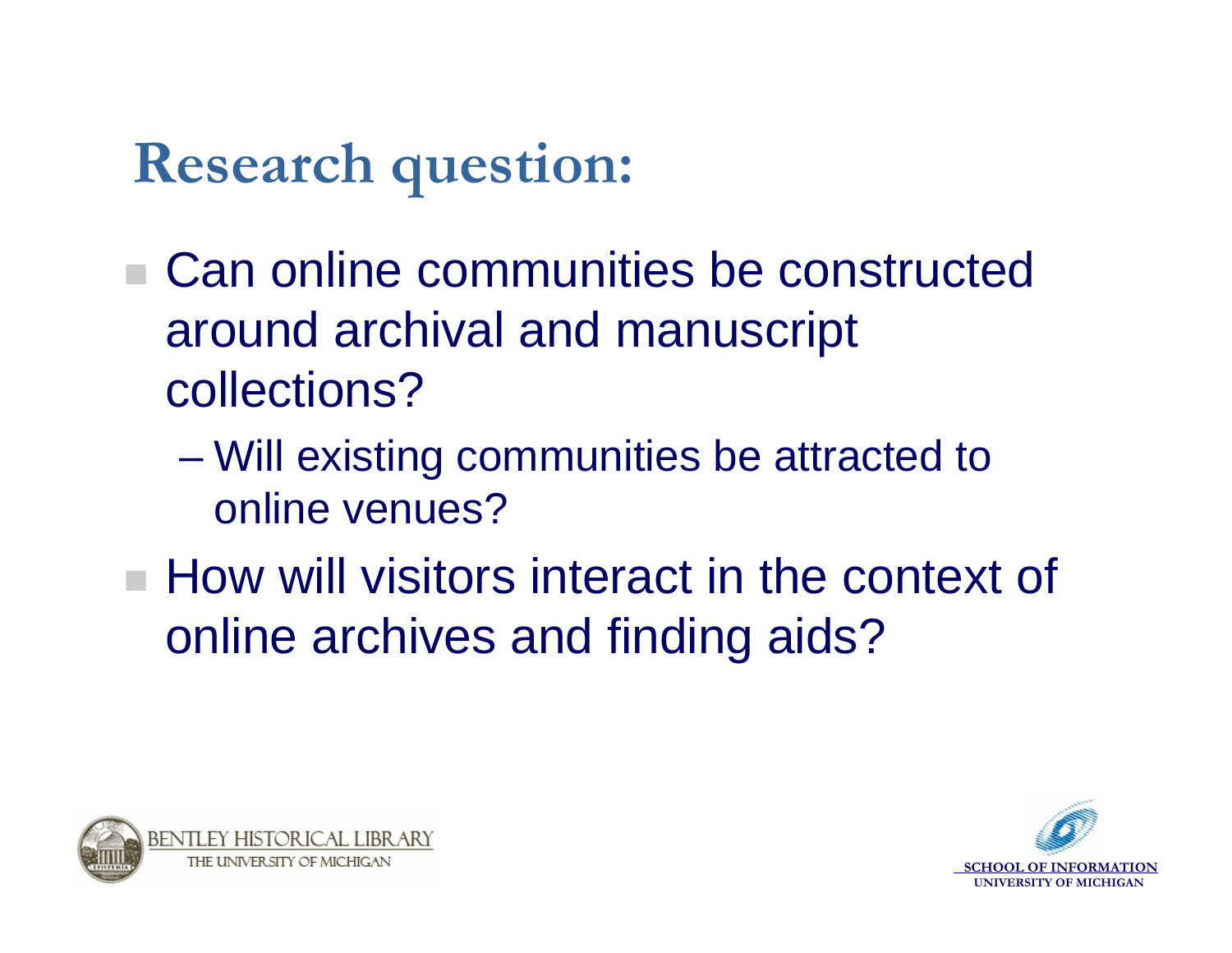### **Polar Bear Expedition Site Features**

### **Information architecture**

- $\mathcal{L}_{\mathcal{A}}$  , and the set of the set of the set of the set of the set of the set of the set of the set of the set of the set of the set of the set of the set of the set of the set of the set of the set of the set of th Cascading style sheets
- Search
- Browse
- Bookmarks
- Social navigation
	- $\mathcal{L}_{\mathcal{A}}$  , and the set of the set of the set of the set of the set of the set of the set of the set of the set of the set of the set of the set of the set of the set of the set of the set of the set of the set of th User profiles / awareness
	- Comments
	- $\mathcal{L}_{\mathcal{A}}$  , and the set of the set of the set of the set of the set of the set of the set of the set of the set of the set of the set of the set of the set of the set of the set of the set of the set of the set of th Link paths (collaborative filtering)

![](_page_5_Picture_10.jpeg)

![](_page_5_Picture_11.jpeg)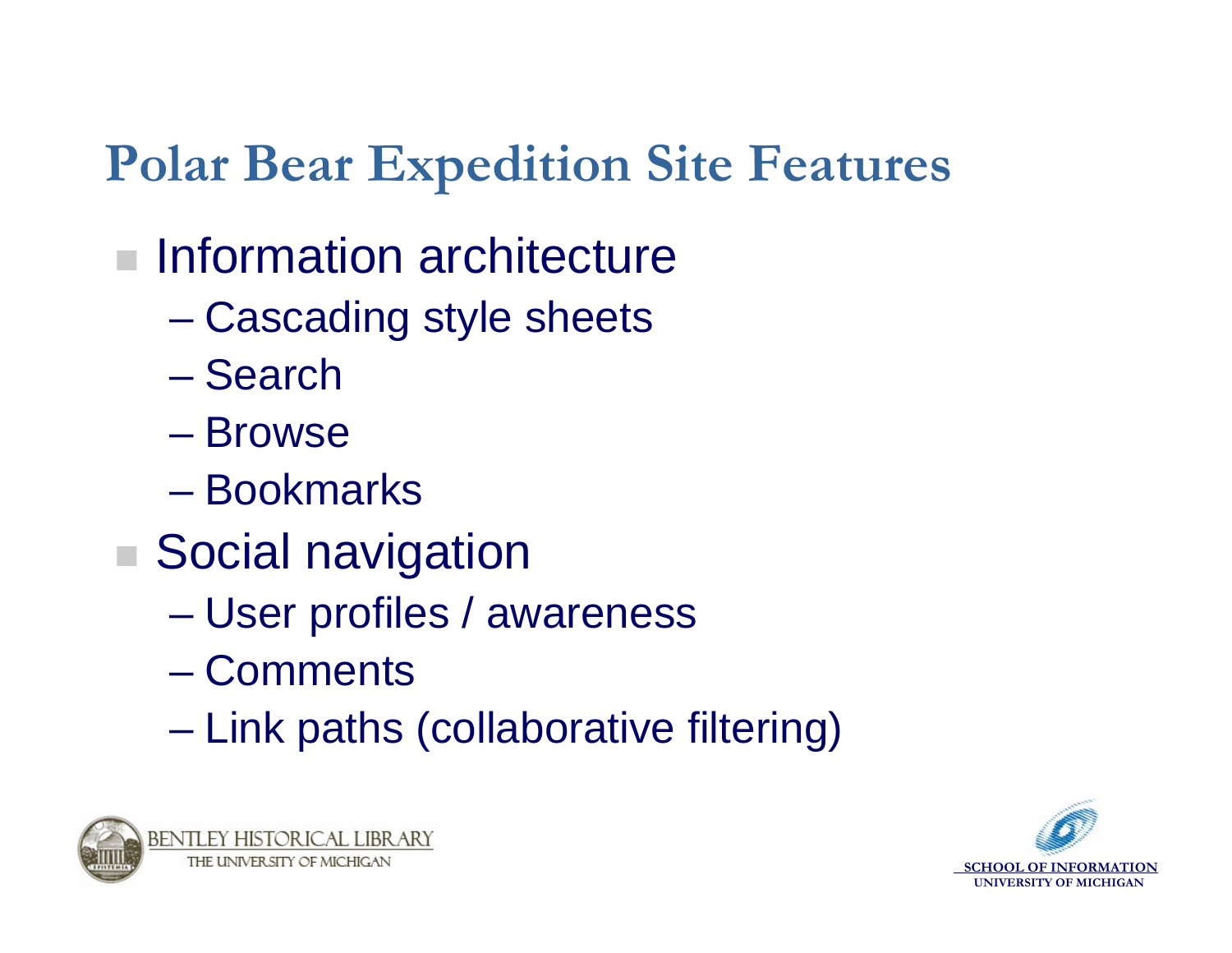# **Polar Bear Expedition Site Content**

### ■ Reuse

- $\mathcal{L}_{\mathcal{A}}$  , and the set of the set of the set of the set of the set of the set of the set of the set of the set of the set of the set of the set of the set of the set of the set of the set of the set of the set of th Encoded archival description finding aids
- $\mathcal{L}_{\mathcal{A}}$ MARC records (subject headings)
- Filemaker Pro database of 6100+ soldiers who participated in the event
- $\mathcal{L}_{\mathcal{A}}$  12,000+ digital images of all items in the 64 collections
- $\mathcal{L}_{\mathcal{A}}$  , and the set of the set of the set of the set of the set of the set of the set of the set of the set of the set of the set of the set of the set of the set of the set of the set of the set of the set of th 3000+ digital images of published books and journals (not quite mounted)
- $\mathcal{L}_{\mathcal{A}}$  , and the set of the set of the set of the set of the set of the set of the set of the set of the set of the set of the set of the set of the set of the set of the set of the set of the set of the set of th – <u>[http://polarbears.si.umich.edu](http://polarbears.si.umich.edu/)</u>

![](_page_6_Picture_8.jpeg)

![](_page_6_Picture_9.jpeg)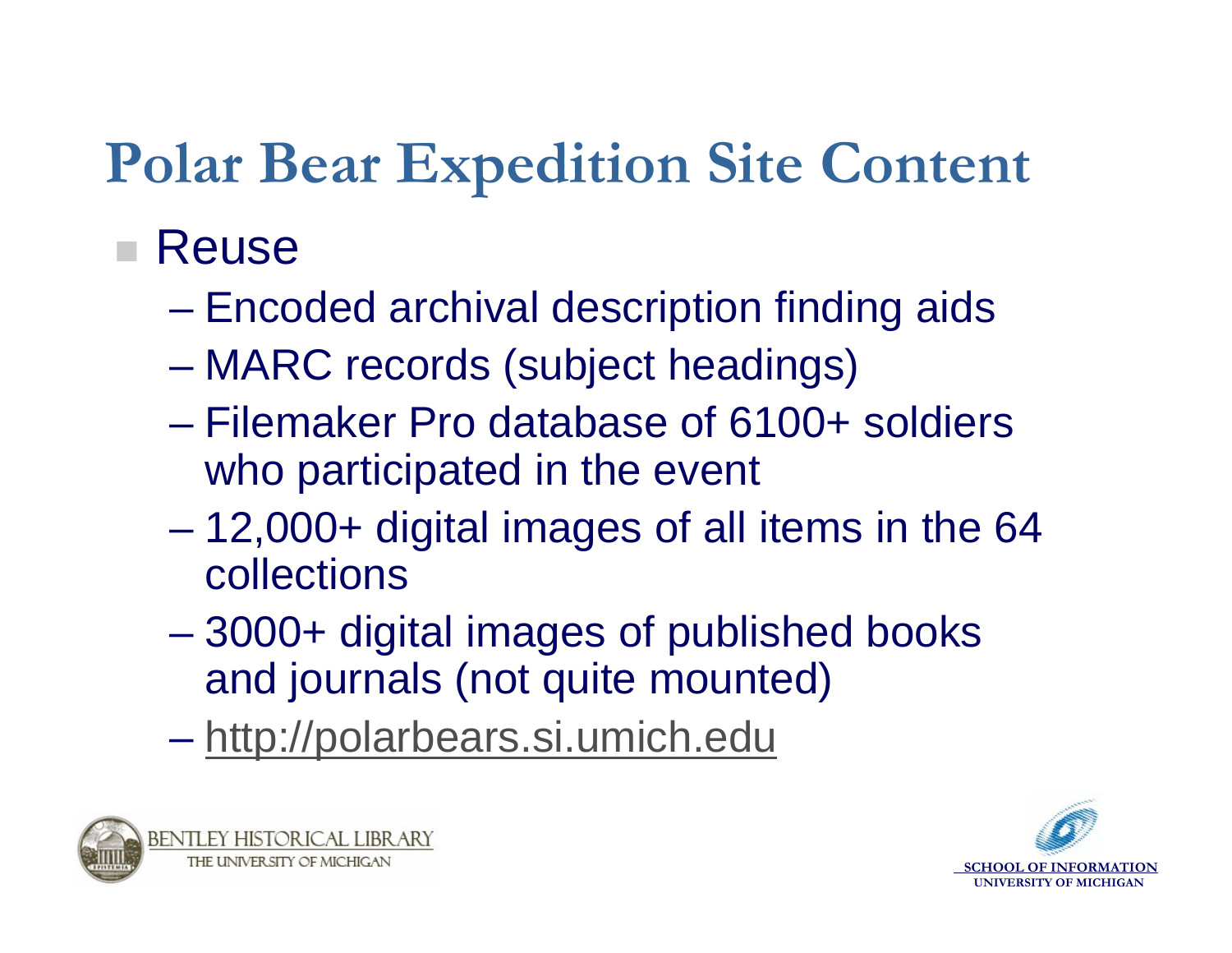## **Methods**

- Survey (years 1 and 2)
- $\mathcal{L}_{\mathcal{A}}$ **Interviews**
- Web analytics
- Content analysis

![](_page_7_Picture_5.jpeg)

![](_page_7_Picture_6.jpeg)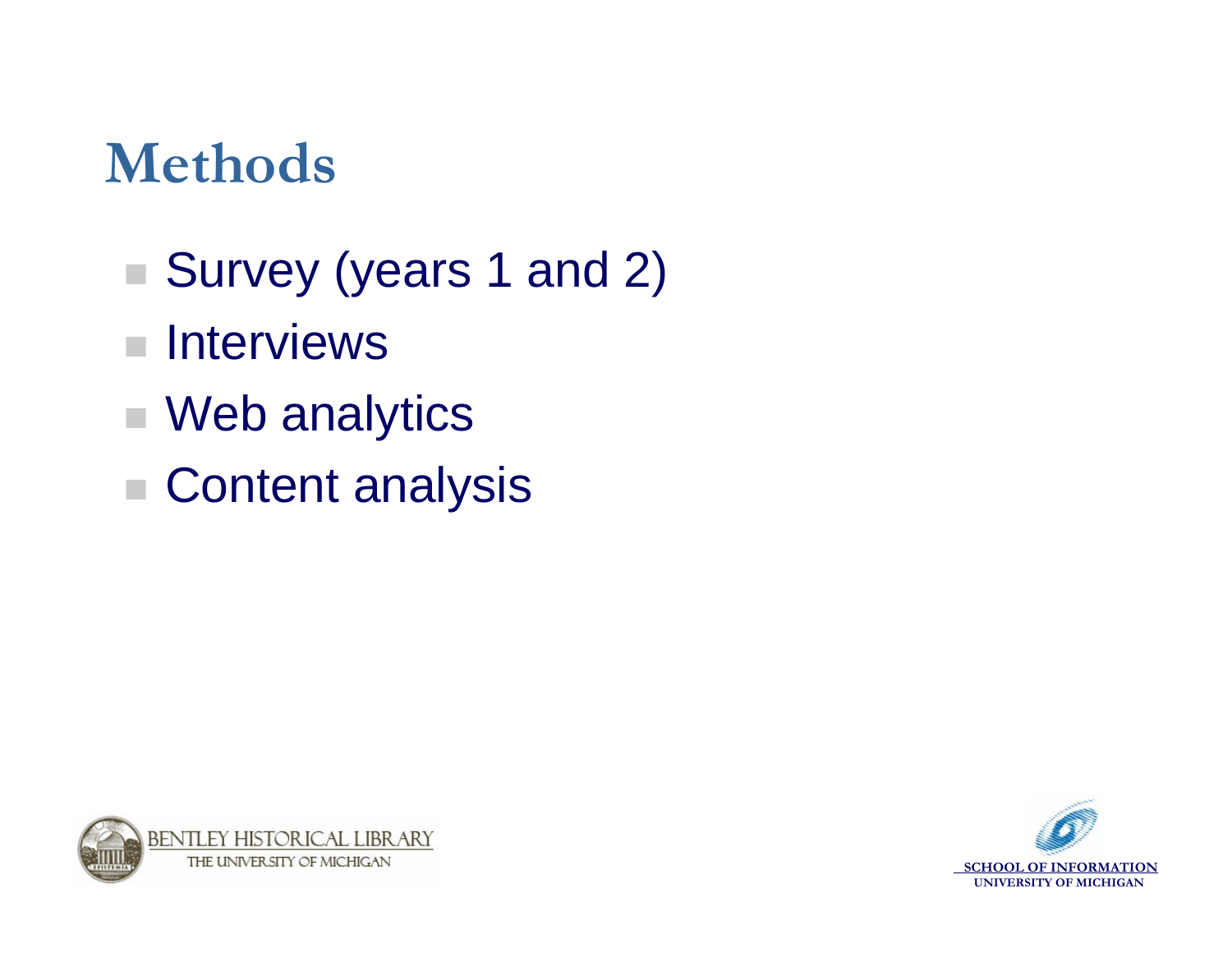## **Who are our visitors?**

# ■ User profiles (as of February 2007)

- $\mathcal{L}_{\mathcal{A}}$  , and the set of the set of the set of the set of the set of the set of the set of the set of the set of the set of the set of the set of the set of the set of the set of the set of the set of the set of th 221 individuals formally registered
- $\mathcal{L}_{\mathcal{A}}$  19 people (9%) completed user profiles.
	- 13 have a family connection to the materials.
	- 4 are interested in the history of the event or the time period
	- 2 provided no information about their interests in their profile

![](_page_8_Picture_7.jpeg)

![](_page_8_Picture_8.jpeg)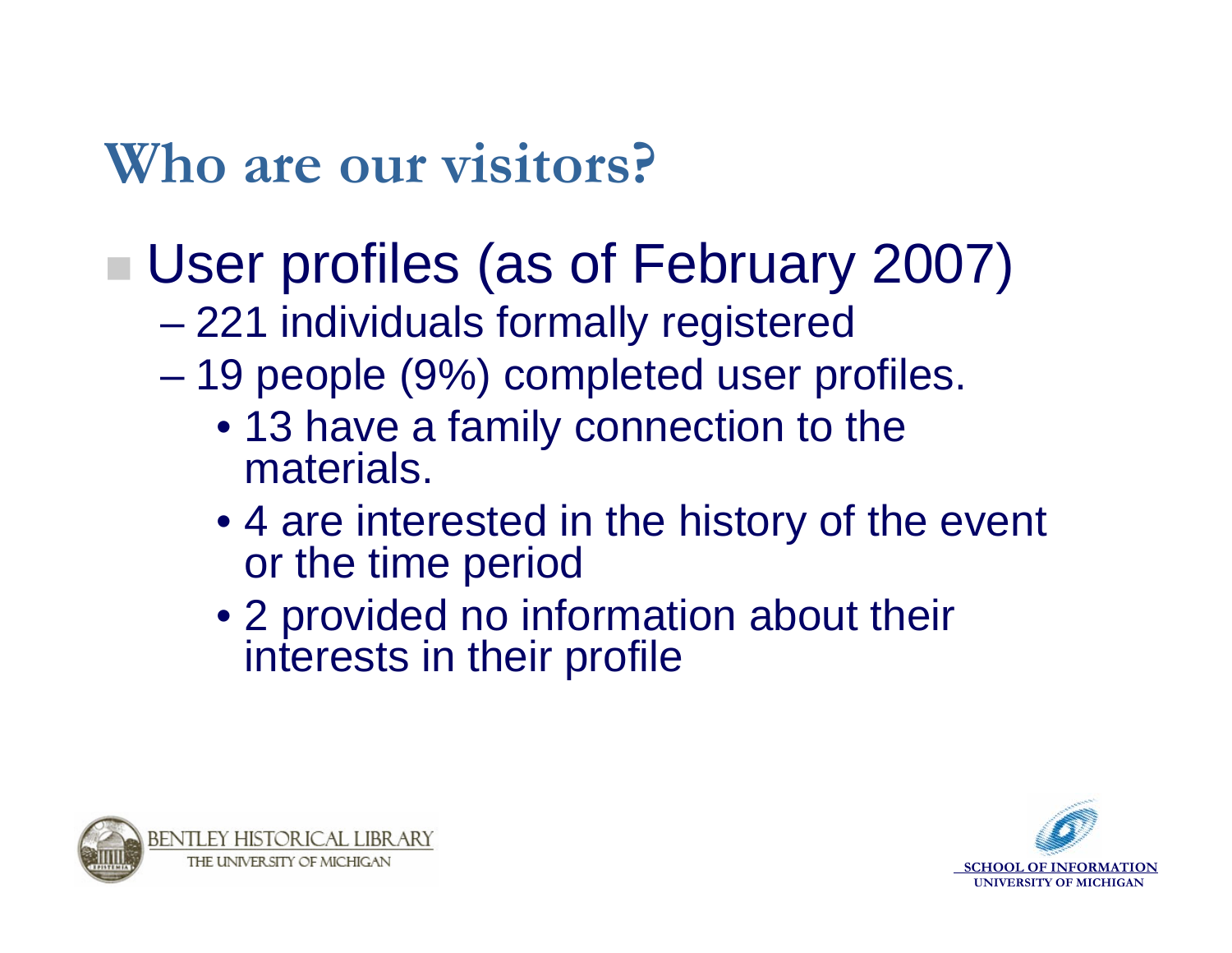# **Where do they come from?**

- m. 70% of visitors from the US
- **COL** 15% of U.S. visitors from Michigan)
- $\mathcal{L}_{\mathcal{A}}$  30 visits from Archangel, Russia where the military intervention took place.

![](_page_9_Picture_4.jpeg)

![](_page_9_Picture_5.jpeg)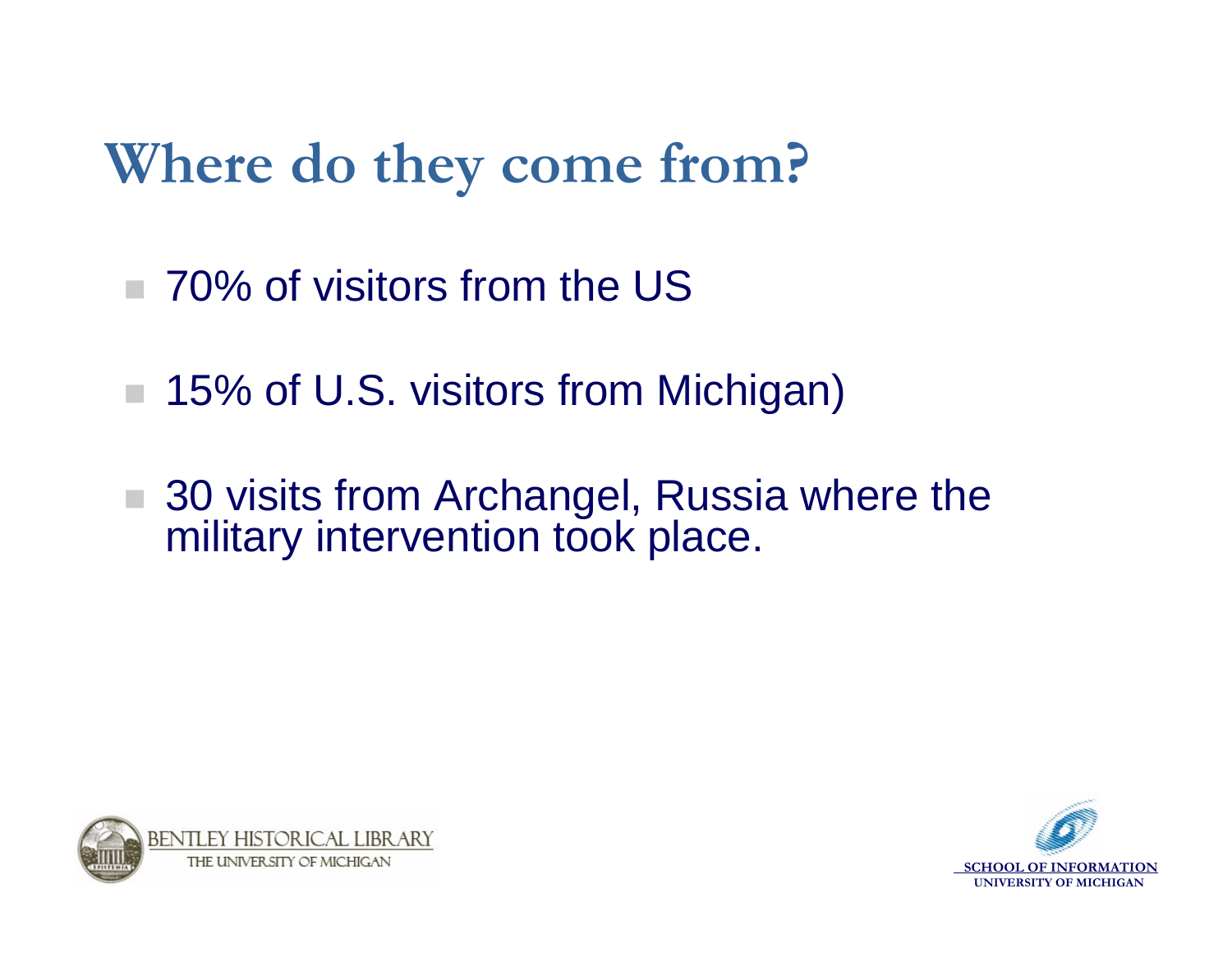### **Where people come from**

| <b>Rank</b>    | <b>Country / State</b><br>or City         | <b>Number of</b><br><b>Visits</b> | <b>Page Views</b><br>per Visit |
|----------------|-------------------------------------------|-----------------------------------|--------------------------------|
| 1              | <b>United States /</b><br><b>Michigan</b> | 16527 / 2620                      | 4.88 / 9.7                     |
| 2 <sup>1</sup> | Canada                                    | 1855                              | 3.42                           |
| 3 <sup>1</sup> | <b>United Kingdom</b>                     | 1064                              | 3.11                           |
| 4              | <b>Russian Federation</b><br>Arkhangel'sk | 939 / 97                          | 11.18 / 38.14                  |

![](_page_10_Picture_2.jpeg)

![](_page_10_Picture_4.jpeg)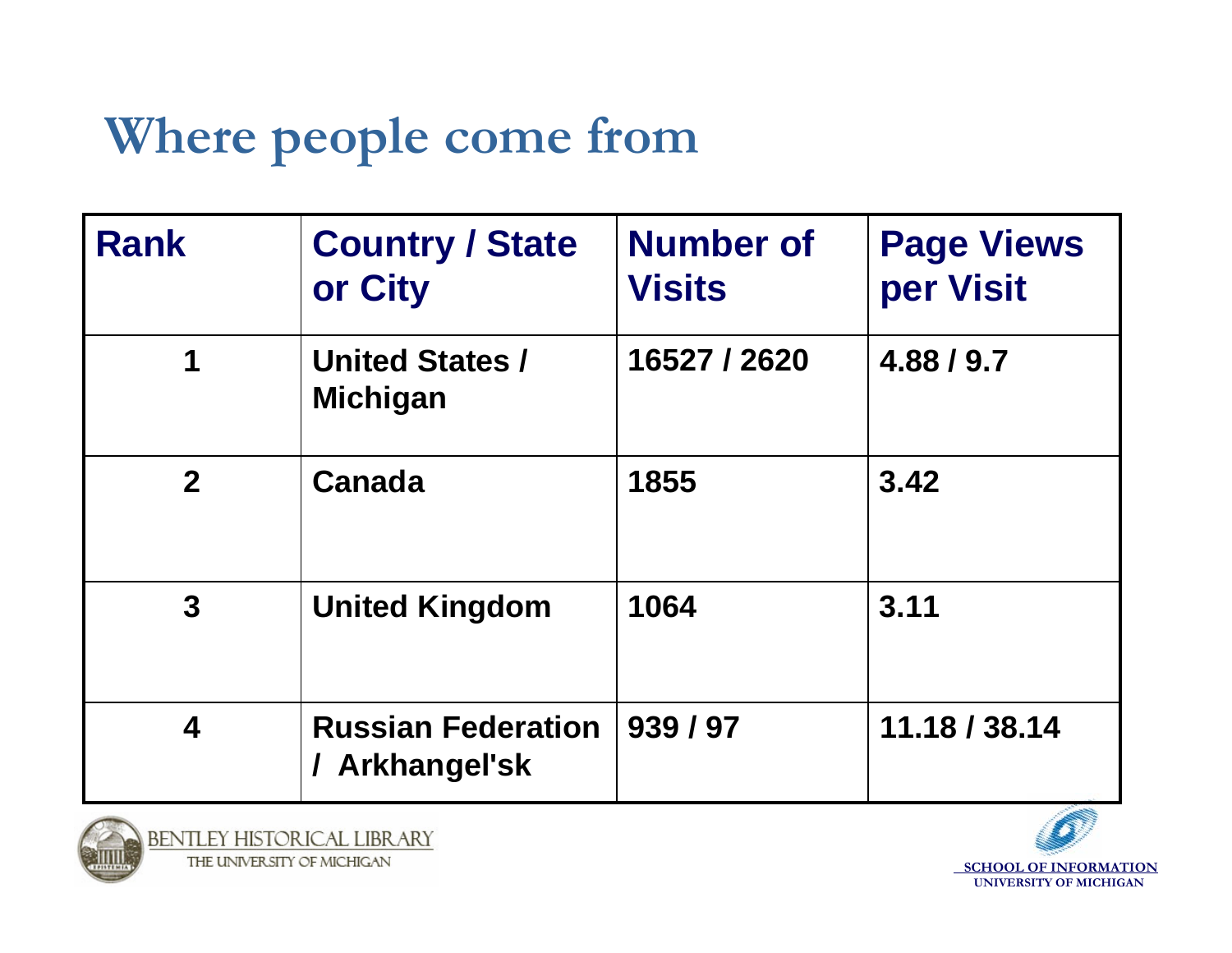# **Referrals: Getting to the Site**

| <b>Rank</b>     | <b>Source [Medium]</b>    | <b>Visits</b> |
|-----------------|---------------------------|---------------|
| 1               | google                    | 16223         |
|                 | <b>Direct</b>             |               |
| 2 <sup>1</sup>  | (polarbears.si.umich.edu) | 1861          |
| 5               | en.wikipedia.org          | 425           |
| 6               | bentley.umich.edu         | 402           |
| 10              | ipl.org                   | 267           |
| 26 <sub>1</sub> | pbma.grobbel.org          | 39            |
|                 | 43   mirlyn.lib.umich.edu |               |

![](_page_11_Picture_2.jpeg)

![](_page_11_Picture_4.jpeg)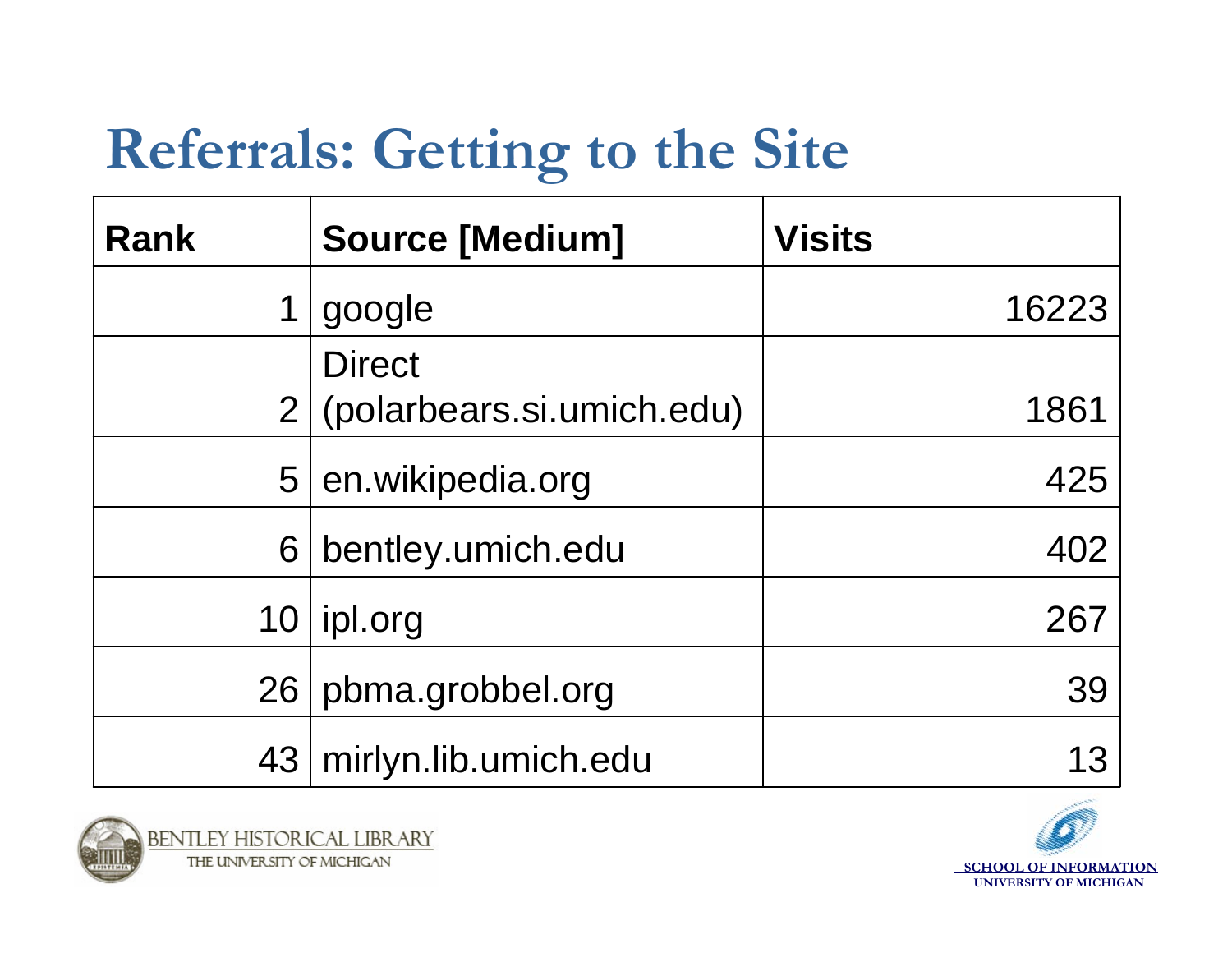**How do people use the site?**

# ■ Web analytics

- **However the Community**  24,916 visits (15 August 2006 – 15 February 2007)
- **Hart Committee**  > 20,000 sessions with 5 or fewer page views
- **However the Community**  "Committed users" : 2,943 sessions with visitors who viewed 6 or more pages
- **Line Community** 4,729 spent a minute or more on the site\*

![](_page_12_Picture_6.jpeg)

![](_page_12_Picture_7.jpeg)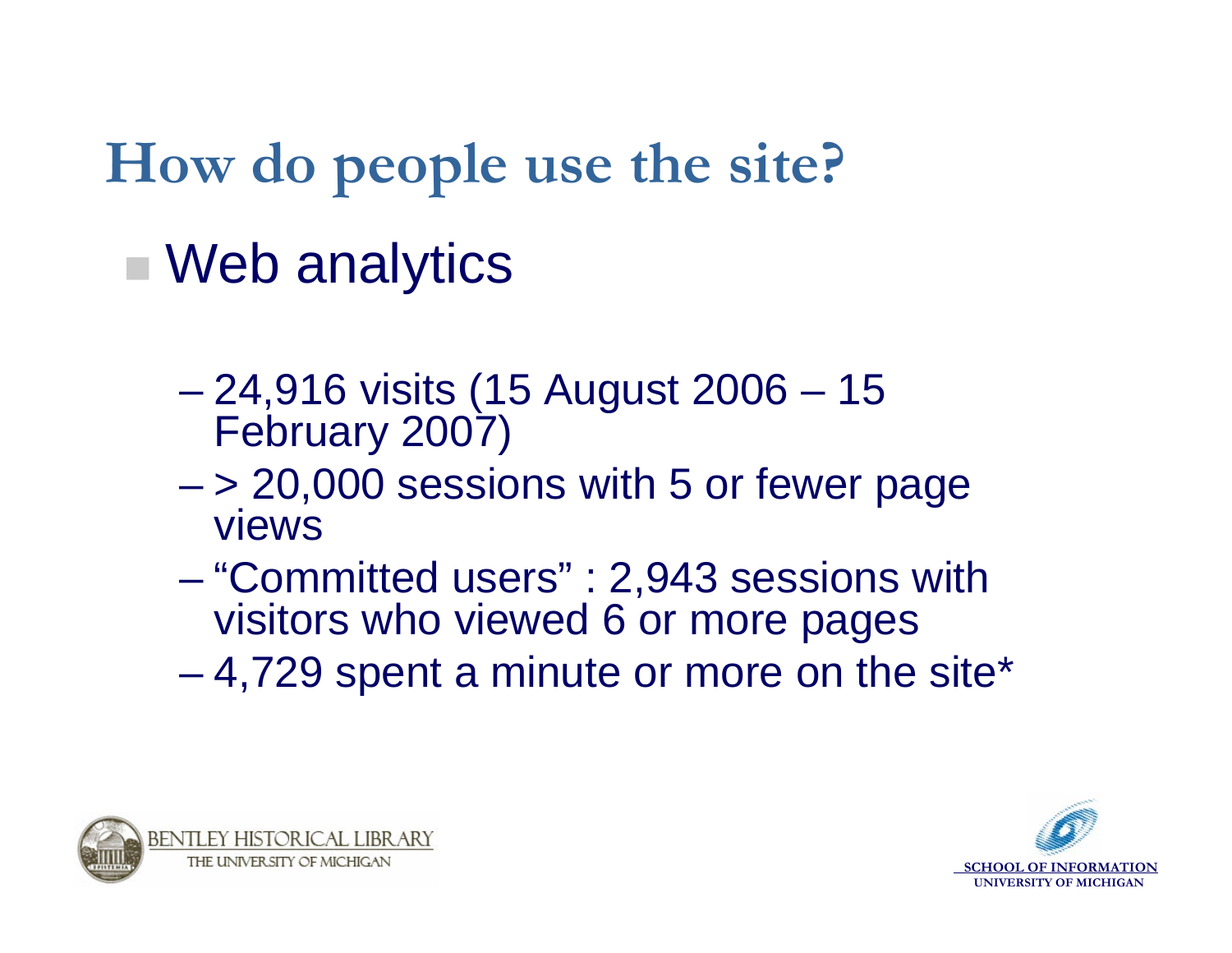### **Time Spent (per second) 15 August 2006-15 February 2007**

![](_page_13_Figure_1.jpeg)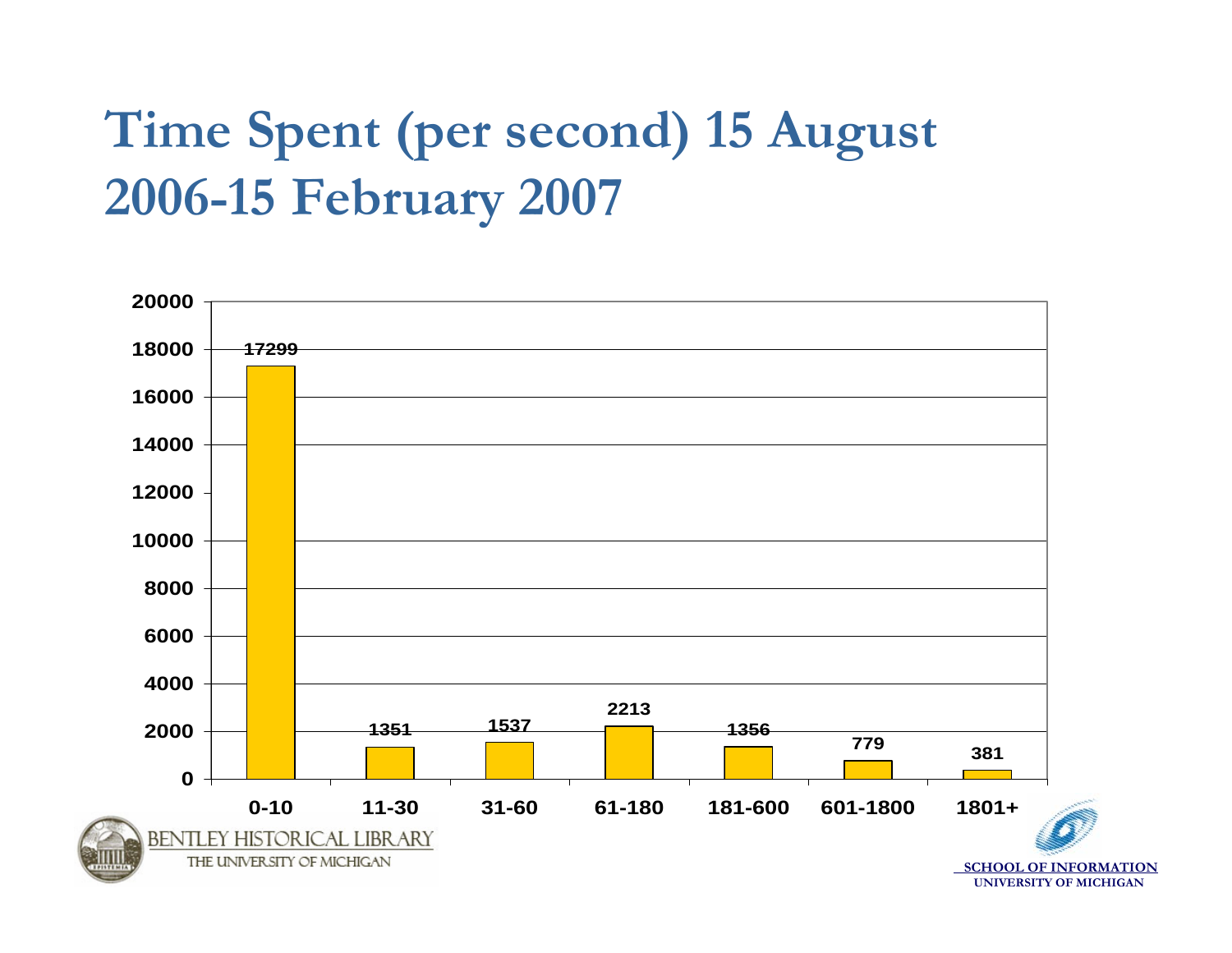# **Page Views per Session**

![](_page_14_Figure_1.jpeg)

![](_page_14_Picture_2.jpeg)

**SCHOOL OF INFORMATION UNIVERSITY OF MICHIGAN**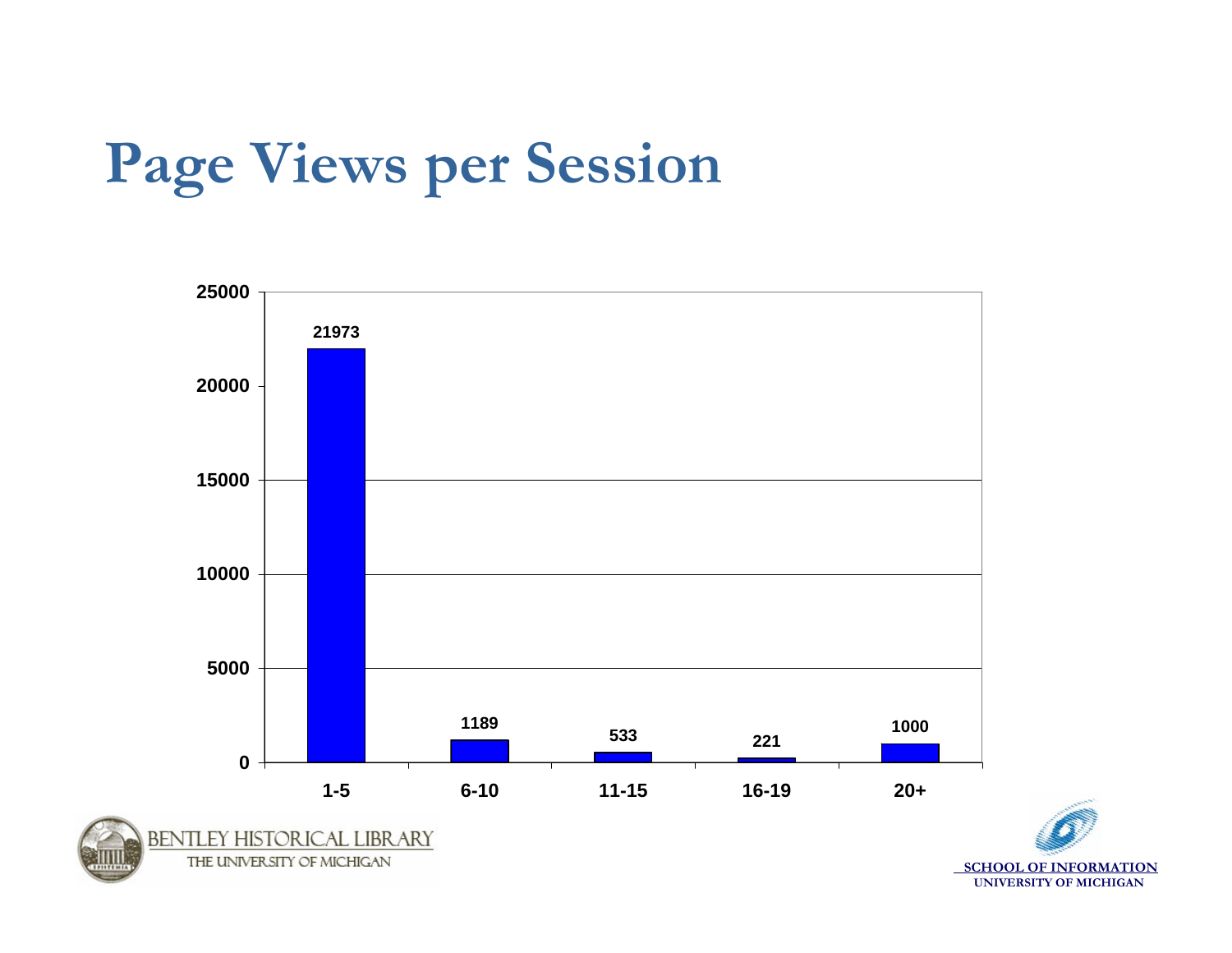# **How do people use the site?**

## ■ Traditional architecture

– Browse

- Collections
- Individuals
- Military units
- Geographic locations
- Subject
- Media type
- Organizations
- **However the Community** Bookmarking

![](_page_15_Picture_11.jpeg)

![](_page_15_Picture_12.jpeg)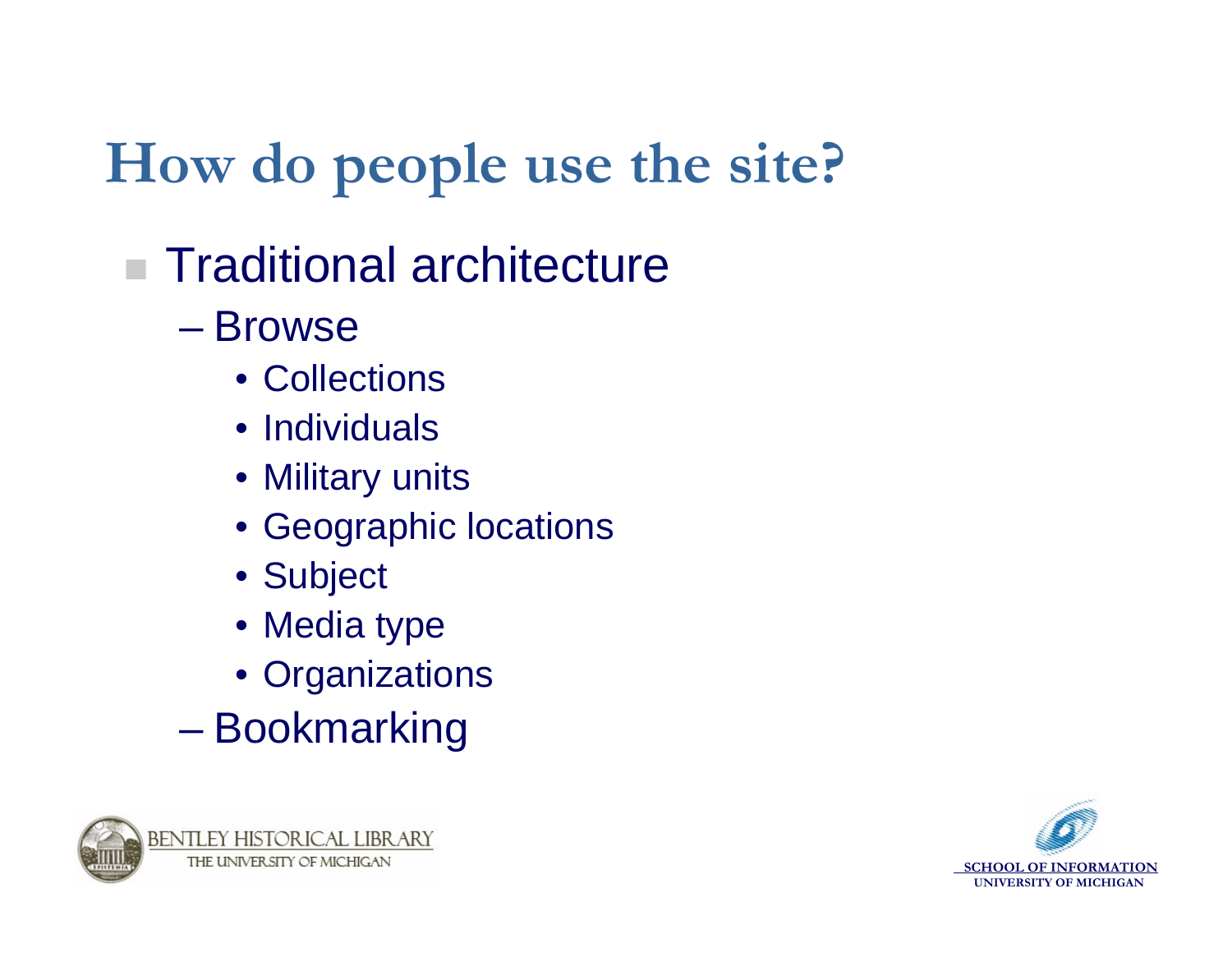## **Browsing (August 2006-February 2007)**

| <b>Page Title</b>                                        | <b>Unique Views</b> | <b>Page Views</b> |
|----------------------------------------------------------|---------------------|-------------------|
| Homepage (Welcome)                                       | 5411                | 7457              |
| browse by: geographic location                           | 1859                | 2911              |
| new advanced search                                      | 1822                | 4162              |
| browse by: individual name                               | 1566                | 3614              |
| browse by: collection                                    | 1448                | 2578              |
| browse by: media type:<br>Photographs.                   | 1275                | 2291              |
| <b>Polar Bear History</b>                                | 1126                | 1344              |
| browse by: military unit                                 | 830                 | 1579              |
| United States Army Signal Corps<br>photograph collection | 692                 | 1600              |
| Frank J. McGrath photograph<br>album.                    | 592                 | 740               |
| About this site                                          | 498                 | 623               |
| Search Results ICAL LIBRARY                              | 435                 | 682               |

THE UNIVERSITY OF MICHIGAN

**SCHOOL OF INFORMATION UNIVERSITY OF MICHIGAN**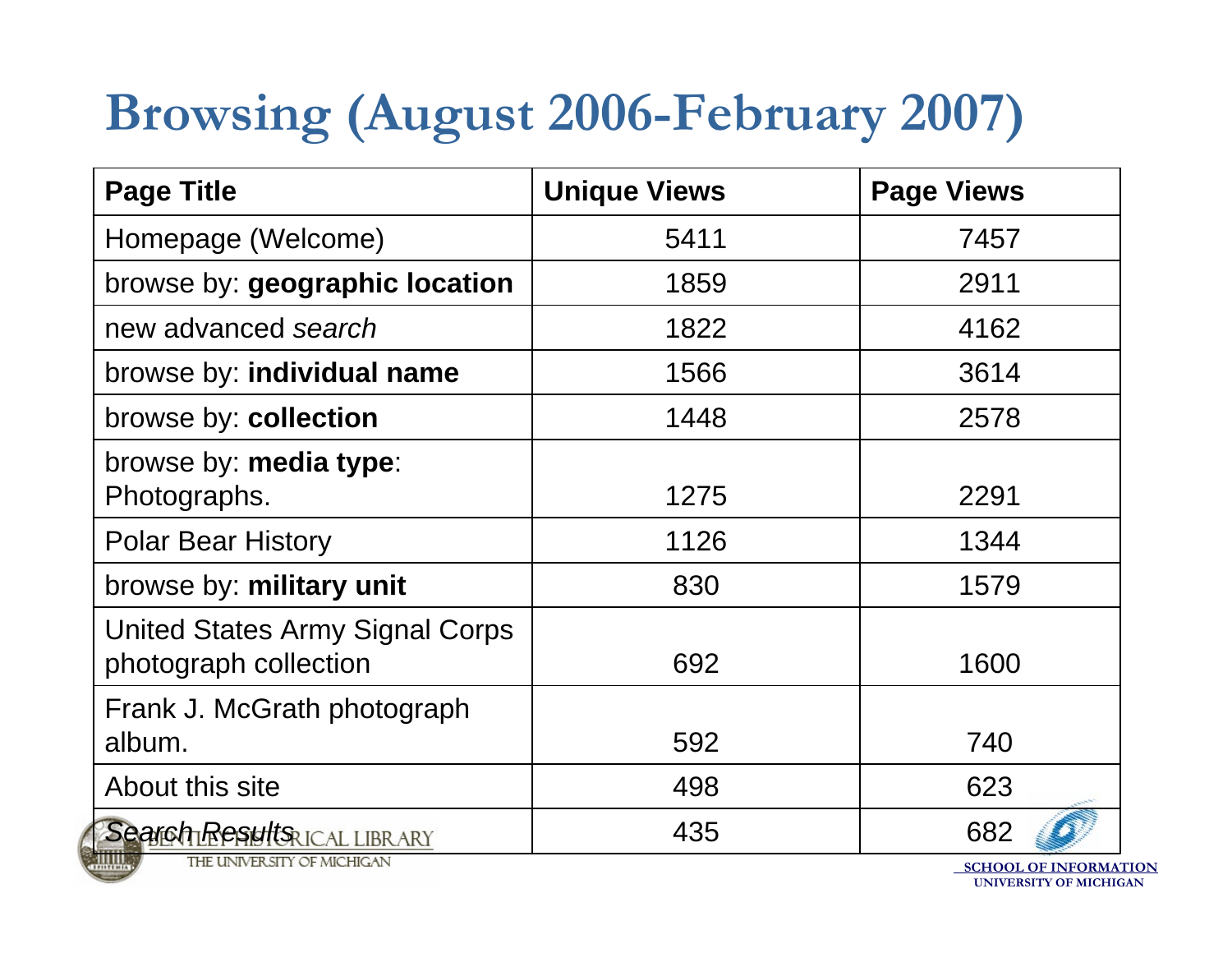# **Browsing**

■ "My preference has basically been to browse by just going through type of subset and then either alphabetically or whatever then go down, scroll down the list until I find what it is I'm looking for" (Interview 1, section 19).

![](_page_17_Picture_2.jpeg)

![](_page_17_Picture_3.jpeg)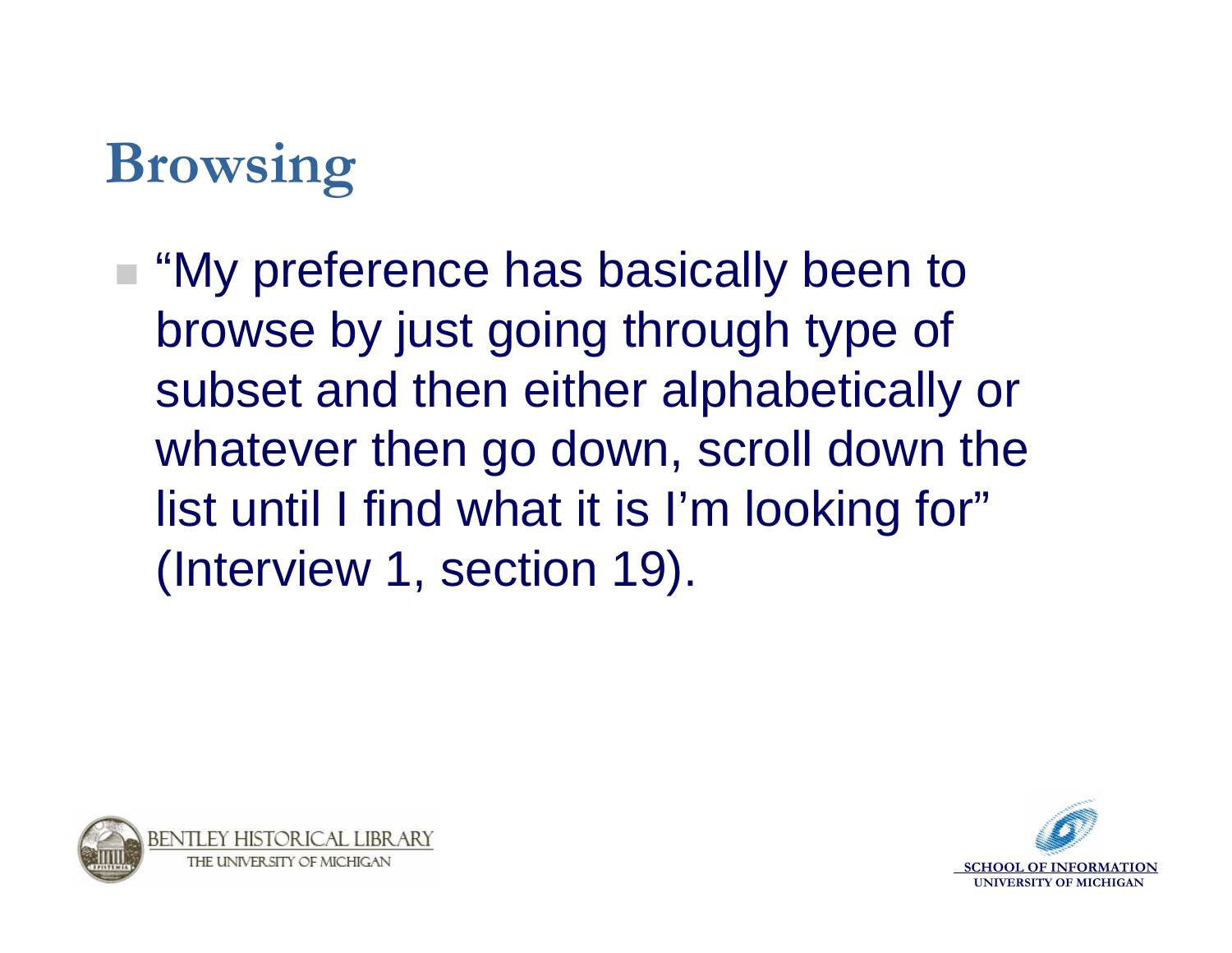# **Bookmarking**

- 35 bookmarks (February 2007)
	- **Hart Committee**  Ranging from one person with 19 (a high outlier) to 4 visitors with 1 bookmark each (the mode).
	- – Survey respondents and interviewees like bookmarks
- Why low use?
	- Not sharable
	- **Hart Committee**  Browse works well no need to bookmark things that are easy to refind
	- –Item bookmarking not implemented until last fall

![](_page_18_Picture_8.jpeg)

![](_page_18_Picture_9.jpeg)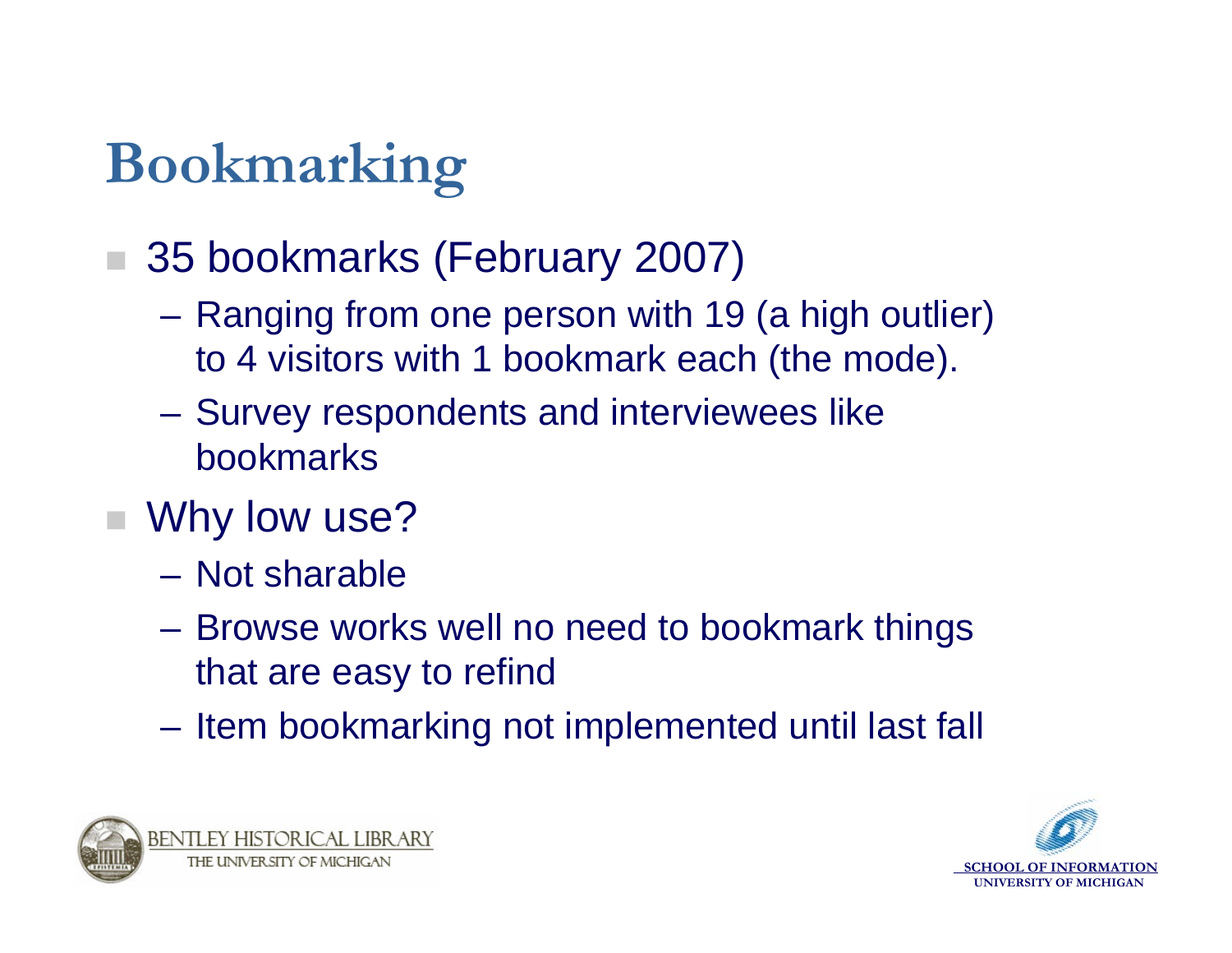**How do people use the social navigation features?**

- Link Paths
- Comments
- User Profiles

![](_page_19_Picture_4.jpeg)

![](_page_19_Picture_5.jpeg)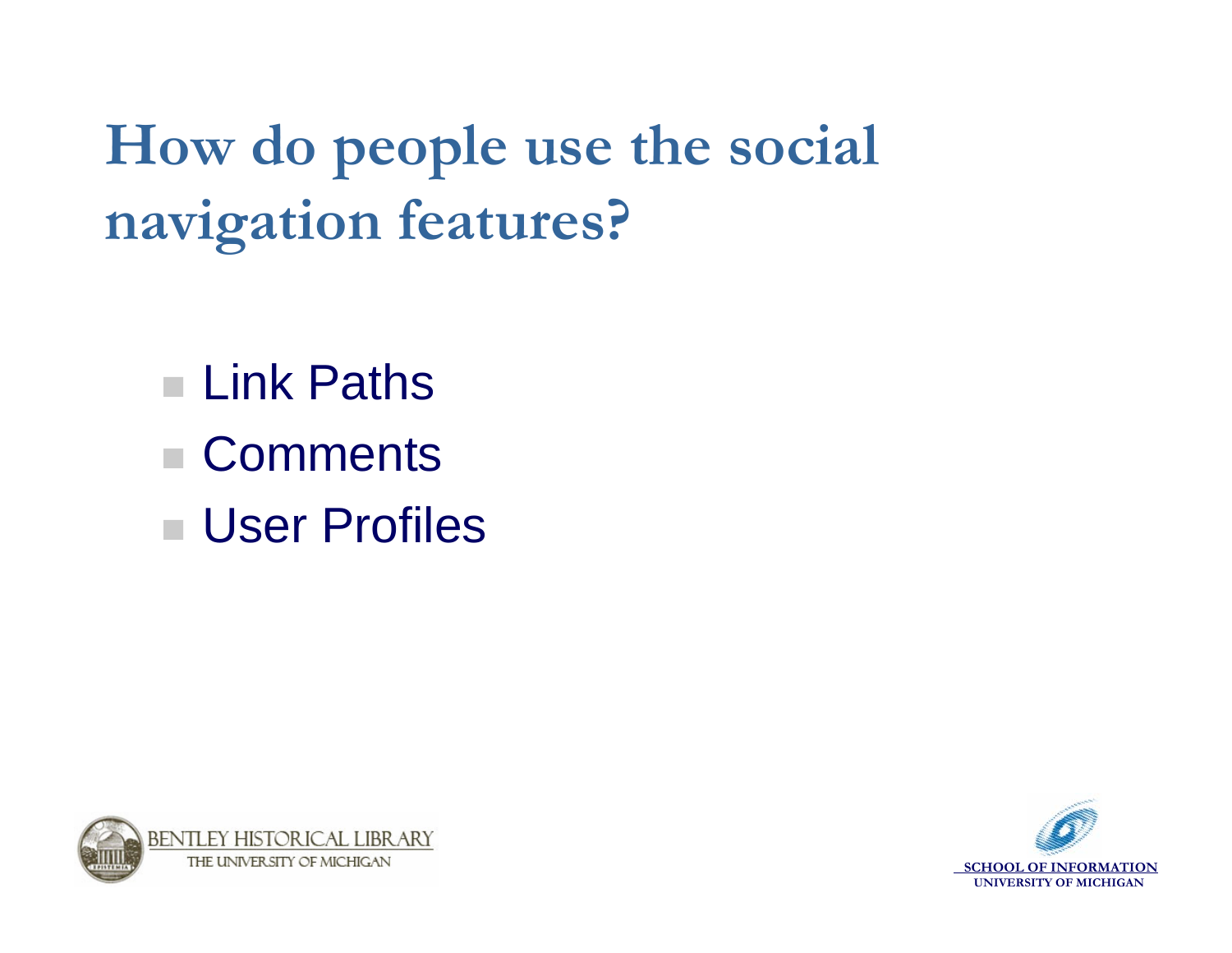# **Link paths**

#### **Grobbell, Clement A.**

#### **Personal Data**

|                 | alternate spellings: Grobbel, Clement A.                                                                                                                                                               |
|-----------------|--------------------------------------------------------------------------------------------------------------------------------------------------------------------------------------------------------|
| rank:           | Corporal                                                                                                                                                                                               |
| company:        | United States, Army, Infantry, 339th, Company I.                                                                                                                                                       |
| hometown:       | Centerline (Mich.)<br>Warren (Mich.)                                                                                                                                                                   |
| awards/medals:  | Croix de Guerre<br>Distinguished Service Cross (D.S.C.)                                                                                                                                                |
| action:         | Attended 1956 reunion<br>Action for which he was awarded Distinguished Service Cross, 11/4/1918, Emtsa (Russia)                                                                                        |
| sources:        | The North Russian expedition, the 85th Division's participation<br>Biennial reunion programs                                                                                                           |
| external links: | "It's like hunting rabbits, only on a bigger scale" the correspondence of Cpl. Clement A.Grobbel<br>Recipients of the Distinguished Service Cross, compiled and edited by C. Douglas Sterner Word file |

#### Link Paths

Researchers who viewed this page also viewed: (learn more...) Aldred S. Buckler photograph collection : Help: folder 1 Tools

![](_page_20_Picture_6.jpeg)

![](_page_20_Picture_7.jpeg)

![](_page_20_Picture_8.jpeg)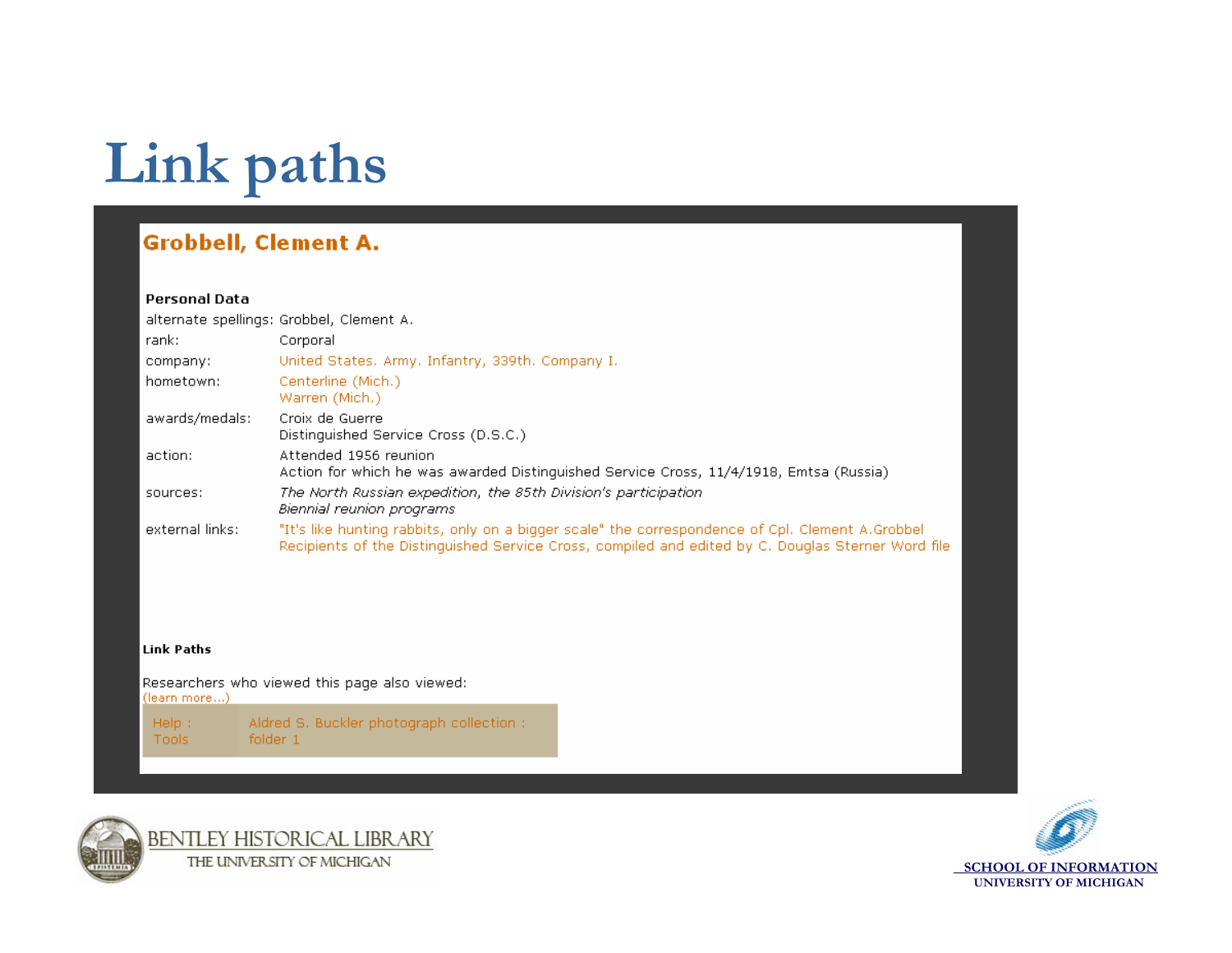# **Link Paths**

- $\mathcal{L}_{\mathcal{A}}$  Initial survey and interviews
	- **Hart Committee** People unclear what the 'link paths' were
- Added 'researchers who viewed this page also viewed"
- Changed algorithm
	- **Hart Committee** February 2007
	- **Hart Committee**  Less is more, decreased the number of link patterns needed to populate the link paths
	- – Changed the types of information with which the link paths were populated

![](_page_21_Picture_8.jpeg)

![](_page_21_Picture_9.jpeg)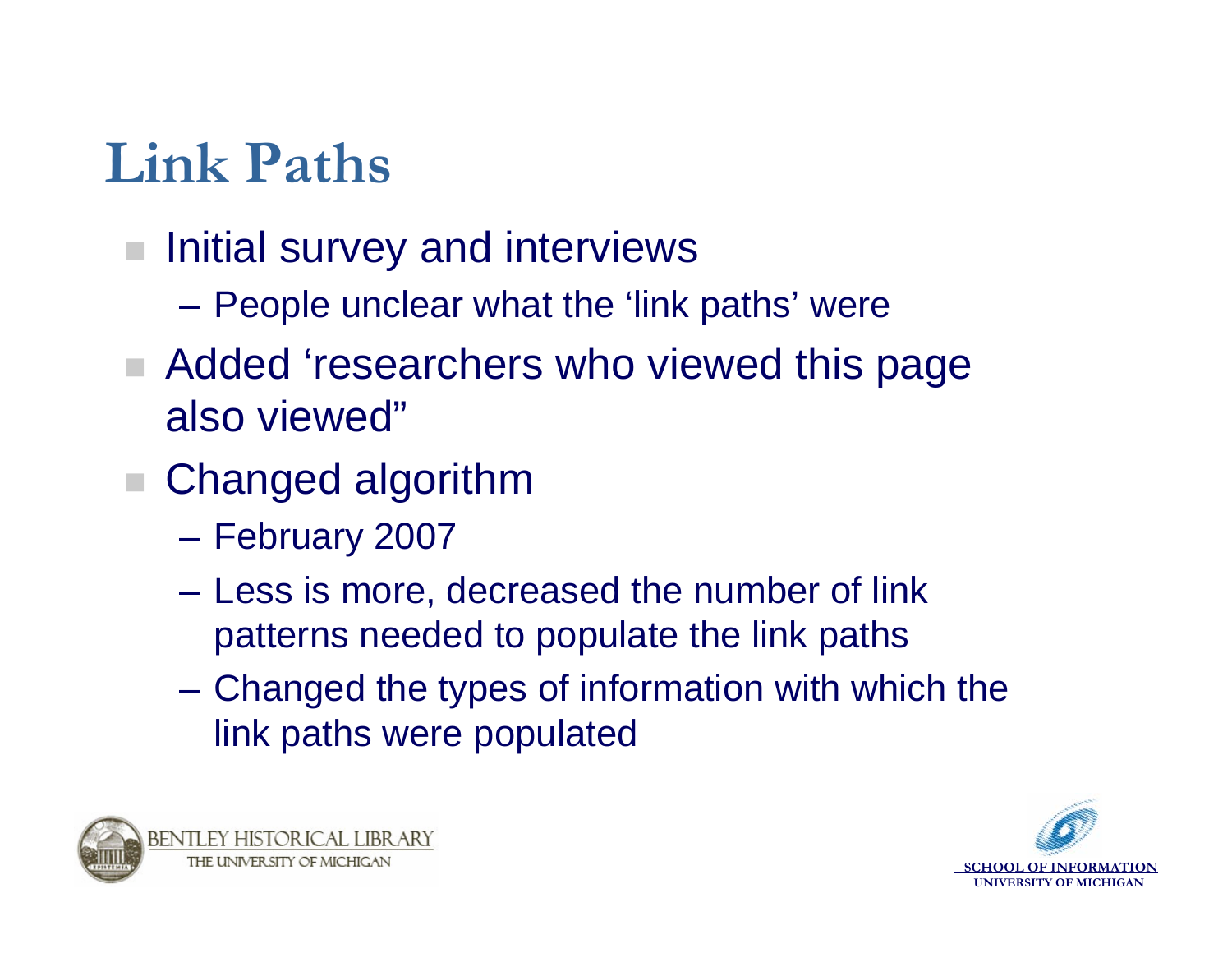# **User Profiles and Comments**

- 62 comments and 19 user profiles
- Types of contributions
	- **However the Community**  Information sharing
		- Soldier
		- Family
	- **However the Community** Question asking
	- Donations

![](_page_22_Picture_8.jpeg)

![](_page_22_Picture_9.jpeg)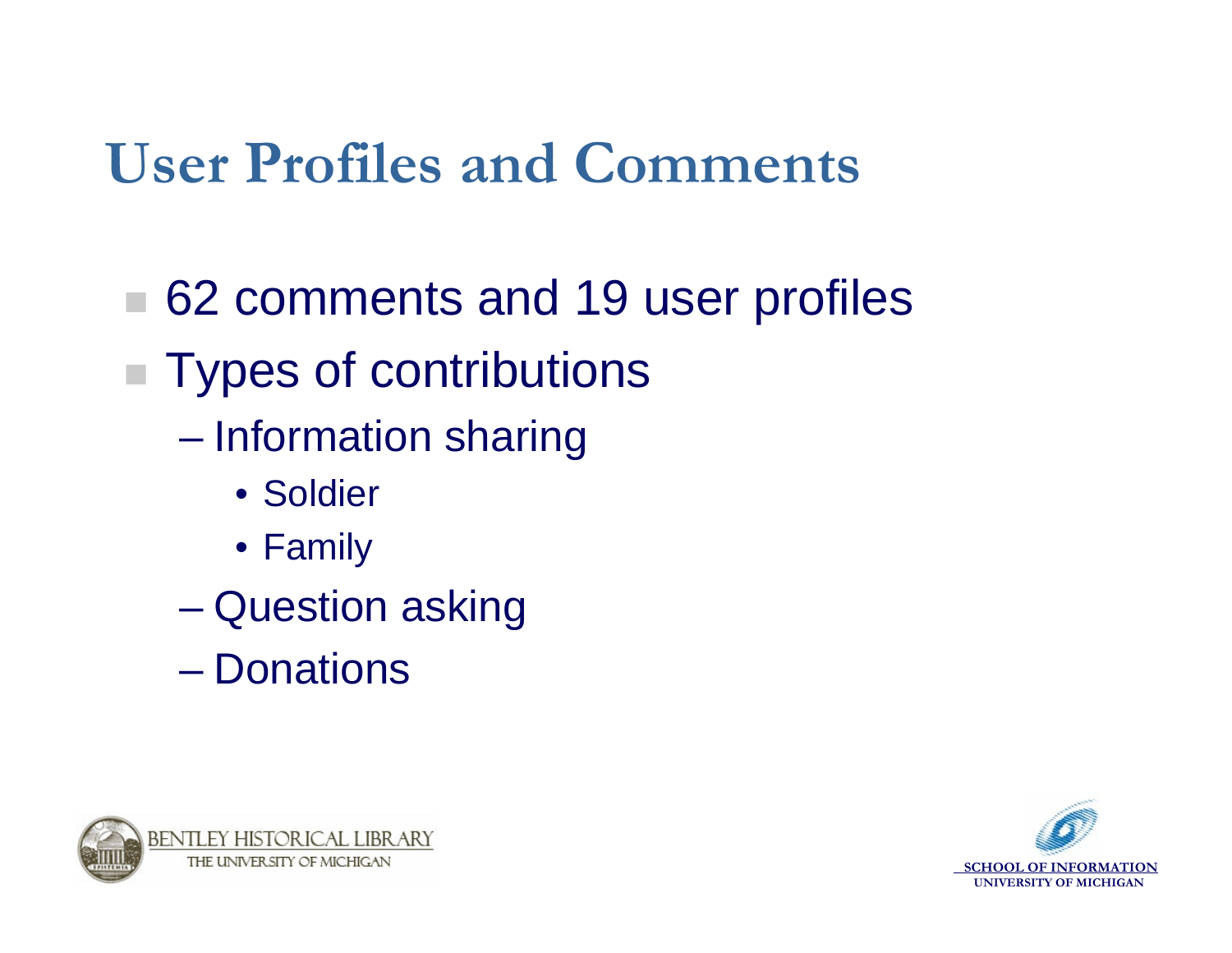# **User biographies**

user since: Sun Mar 19 at 00:43 was last logged in: Tue Mar 21 at 20:23

#### **Real Name: Carrie**

I am searching for any information regarding Oliver Alexander Mowat. He was killed in Russia 27 Jan 1919. I have all war diary entries for this time. I also have letters that he wrote home to his parents on board the SS Megantic that took him to Russia. I have all documentation relating to his Military Cross as well as the cross and all original documentation that went with it. I have a few photos of him. I do however know that someone from the U.S Polar Bear Club took Photos of his burial and I wonder if maybe they are still floating around somewhere, passed down from a grandfather maybe? My grandfather corresponded with an Sqt. Seaton.

#### Comments by this user:

- Re: Re: Re: browse by : individual name : Mowat, O. A.
- Re: Re: Re: browse by : individual name : Mowat, O. A.
- Re: browse by : individual name : Mowat, O. A.

Maintained by Carr6

![](_page_23_Picture_9.jpeg)

![](_page_23_Picture_10.jpeg)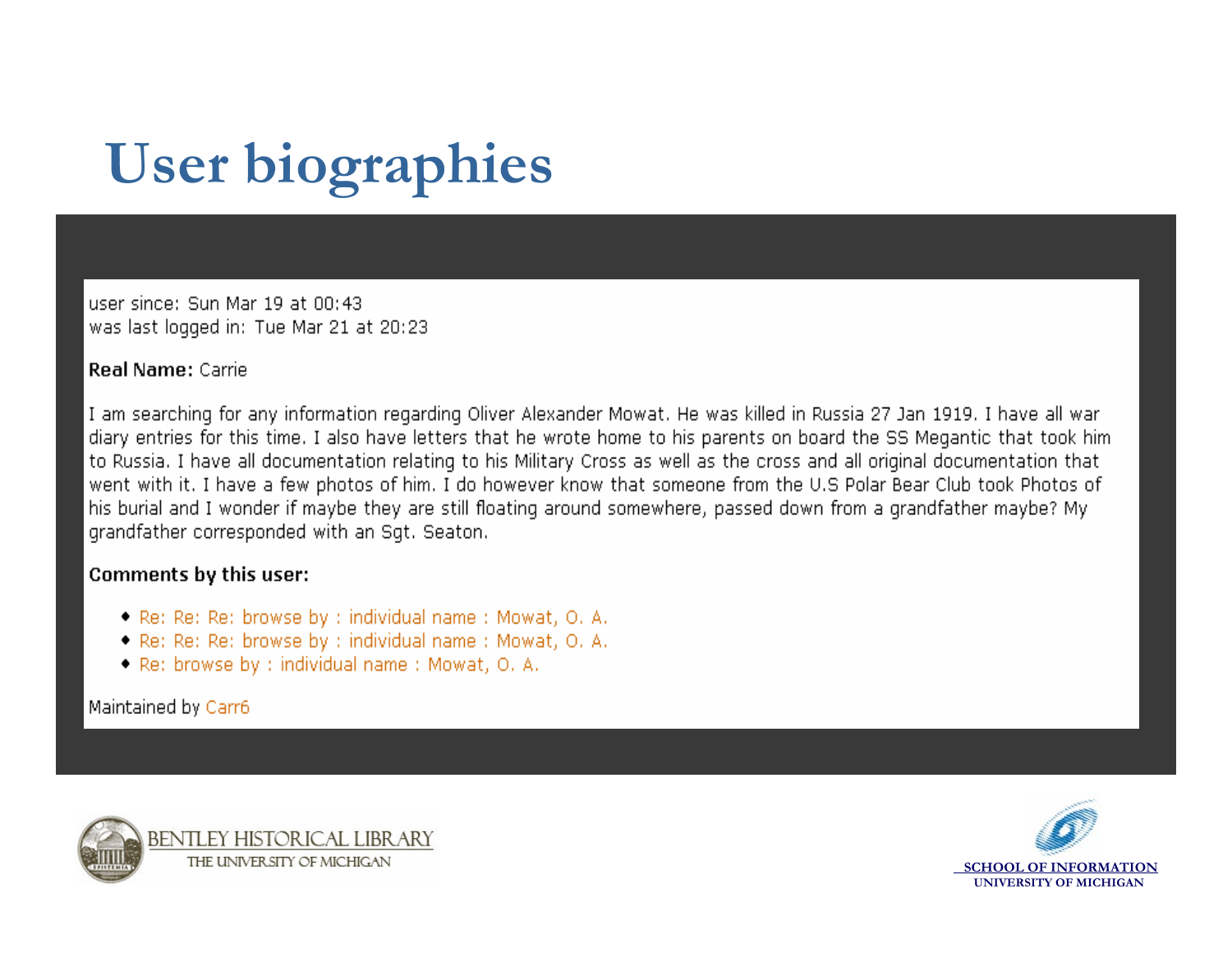# **Comments**

#### Re: Re: browse by : individual name : Mowat, O.A. by mvgrobbel on 2006-03-19 19:21:03

Carrie, I did some research on Capt, O.A. Mowat that will hopefully be helpful to you. There are a number of passages in the book "Quartered in Hell" by Dennis Gordon, that describe Capt. Mowat's actions, wounding and death (which probably occurred on Jan. 24, 1919, or maybe on the 23th, but not on the 27th). I have transcribed selected passages from that book (which is out of print and hard to find) and put them on this web page. Capt. Mowat's death is also covered in two books that are still in print: (1) "The History of The American Expedition Fighting the Bolsheviki", by Capt. Joel R. Moore, Lt. Harry H. Mead and Lt. Lewis E. Jahns (Chapter "Ust Padenga", pg. 139) and (2) "Russian Sideshow, America's Undeclared War, 1918-1920", by Robert L. Willett (Chapter 9 "The Vaga Front", pg. 97). For more information about these books, click here. However, Godfrey J. Anderson of the 337th Field Hospital Company, remembered the sequence of events on that fateful day somewhat differently and in more detail than any of these books. For his perspective, please read the "Godfrey J. Anderson Papers" here in the Bentley Polar Bear Expedition Digital collections. The events of Jan. 24th are covered on the digitized pages numbered 57 through 61 in his papers. More information about the 16th Canadian Field Artillery Brigade's activities in North Russia can be found here. Sincerely, Mike Grobbel (mygrobbel)

![](_page_24_Picture_3.jpeg)

![](_page_24_Picture_4.jpeg)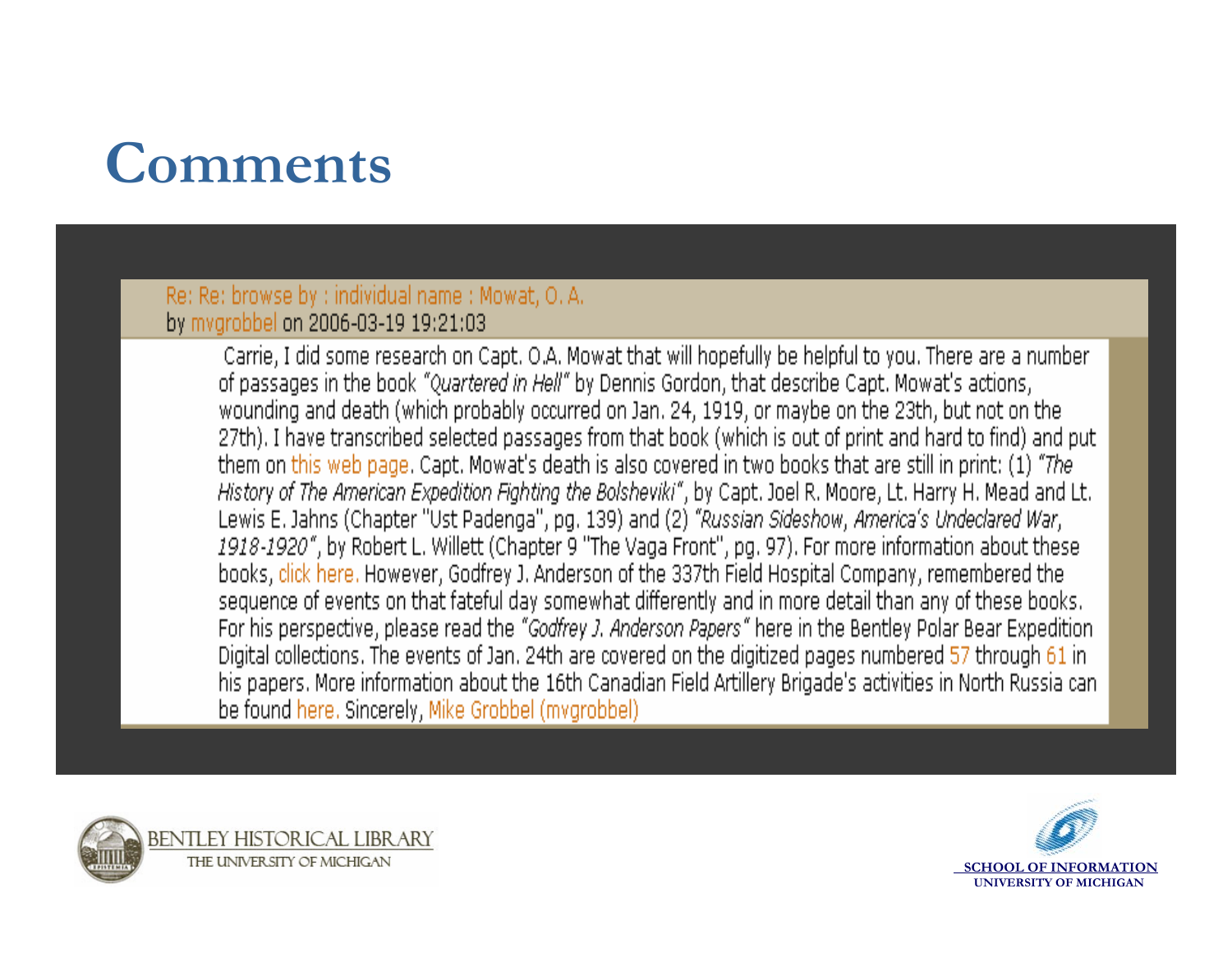# **Comments findings**

- Most interaction with "The Archivist"
- Existing community transferred to the online community a bit
	- 2<sup>nd</sup> highest amount of interaction on the site with an individual who was also active in the real-life Polar Bear Expedition community
	- He was either addressed directly or he responded to questions

#### Other types of uses

 One expert in boats that intercepted submarines has gone through the photographs and provided detailed information: "Eagle 2 is one of the U.S. Navy Eagle boats built by Ford Motor Company. Eagles 1, 2 and 3 were sent to northern Russia in 1919. See, for example:<http://subchaser.org/set-russia-05>".

![](_page_25_Picture_7.jpeg)

![](_page_25_Picture_8.jpeg)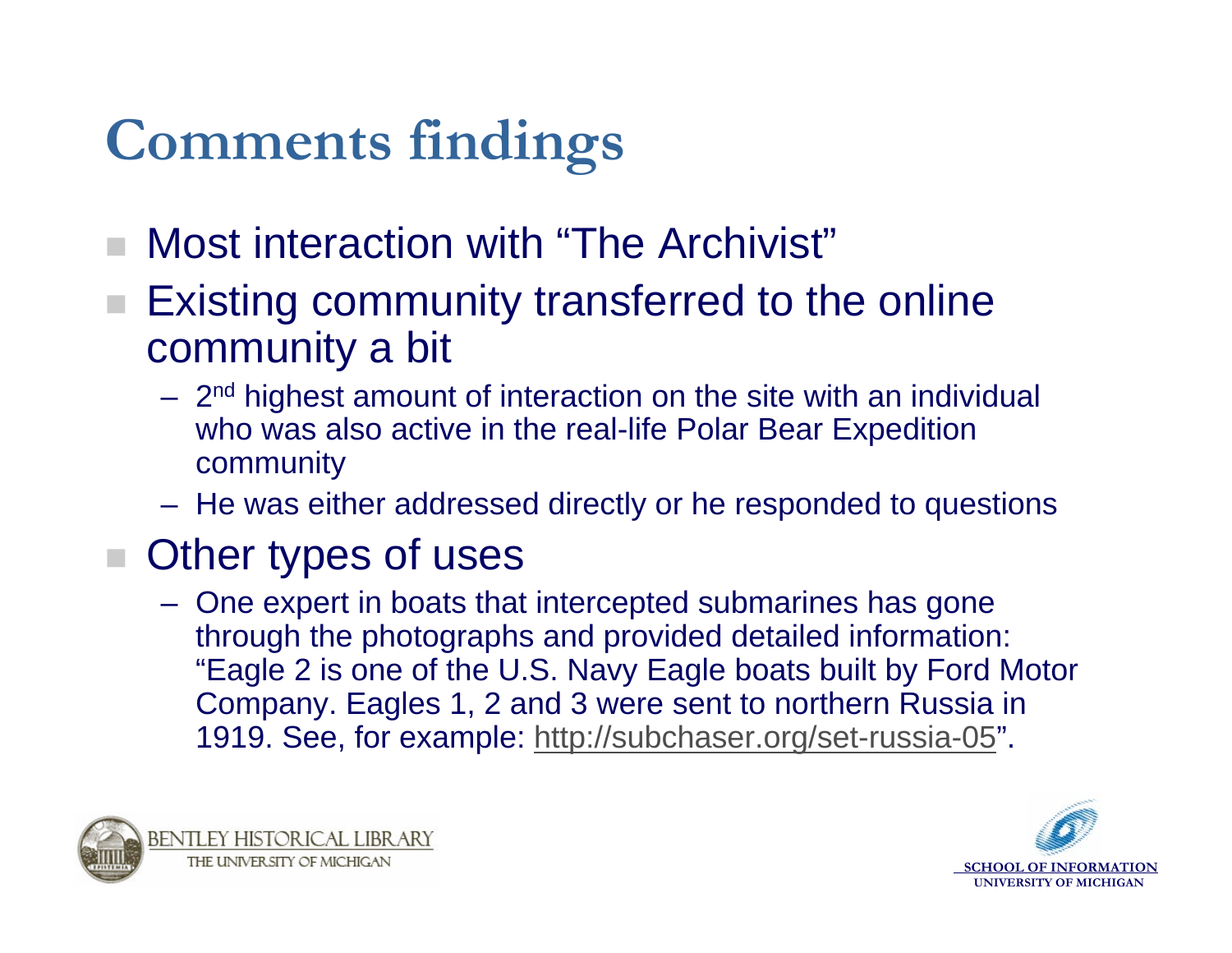# **Donations**

- We were unprepared
- Forwarded all donation requests to the Bentley so they could determine how it fit within their collecting goals
- Recently developed donation policy

![](_page_26_Picture_4.jpeg)

![](_page_26_Picture_5.jpeg)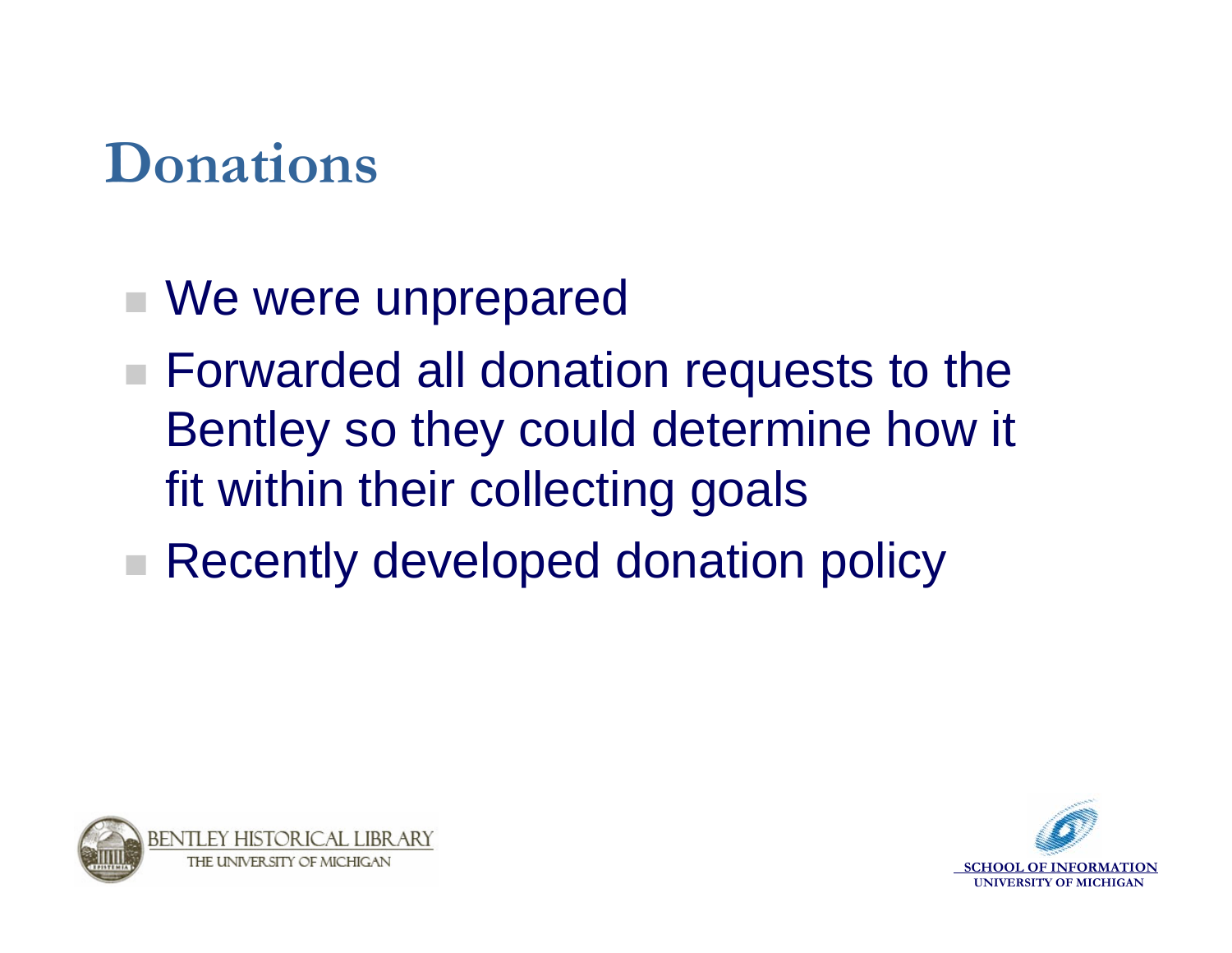## **Donation Offers**

■ "The Only thing I would have to donate to your collection would be anything digital I have of Oliver's [O.A. Mowat]... If you would like me to send digital pictures of things I have of Oliver I would be happy to" (Comment on O.A. Mowat 3/21/2006).

![](_page_27_Picture_2.jpeg)

![](_page_27_Picture_3.jpeg)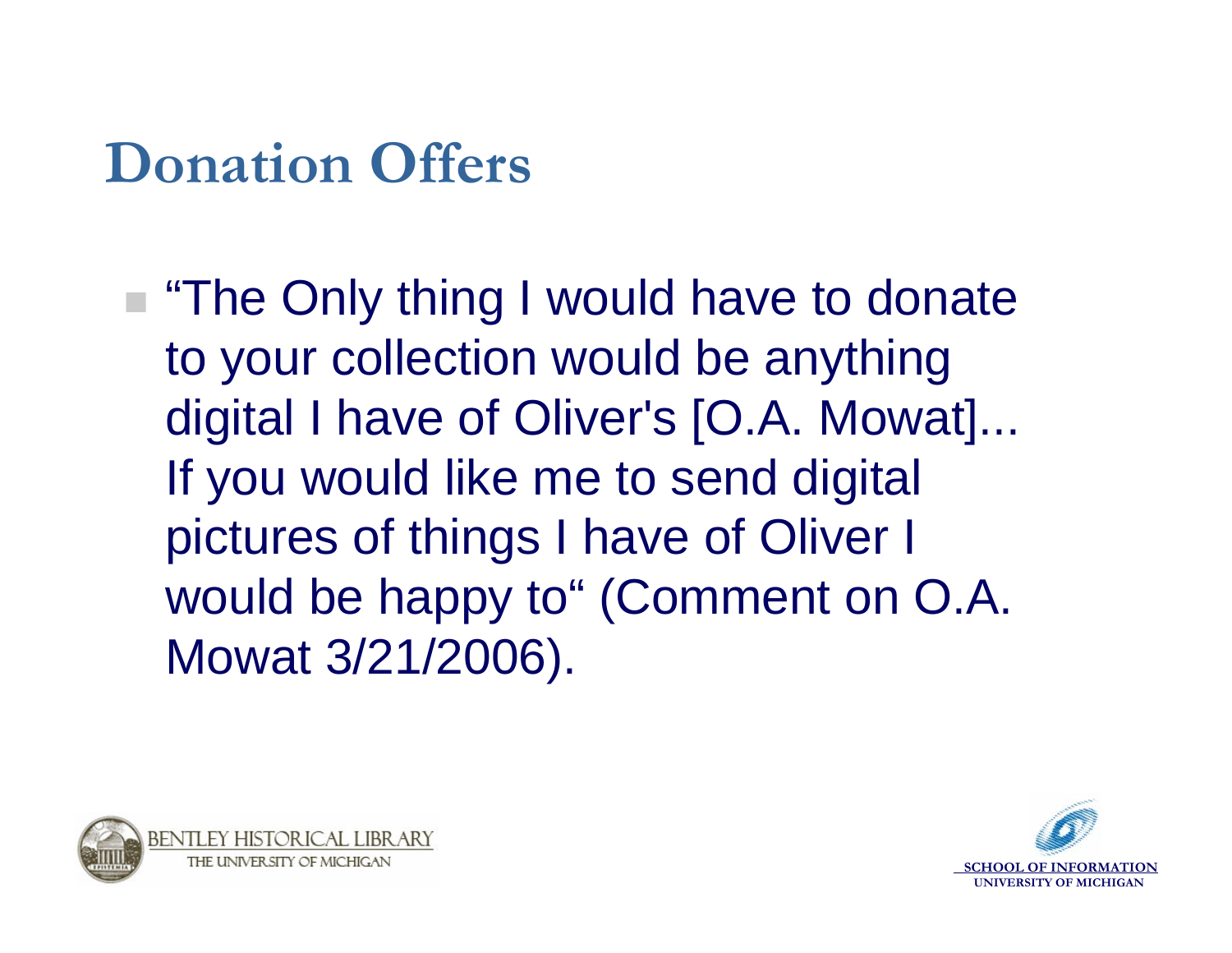# **Discussion points**

- Critical mass
- Novelty / convenience of full text archival materials overwhelms other functionality
- Browse as a viable navigational means
- Comment feature most "successful" of all the social navigation features

![](_page_28_Picture_5.jpeg)

![](_page_28_Picture_6.jpeg)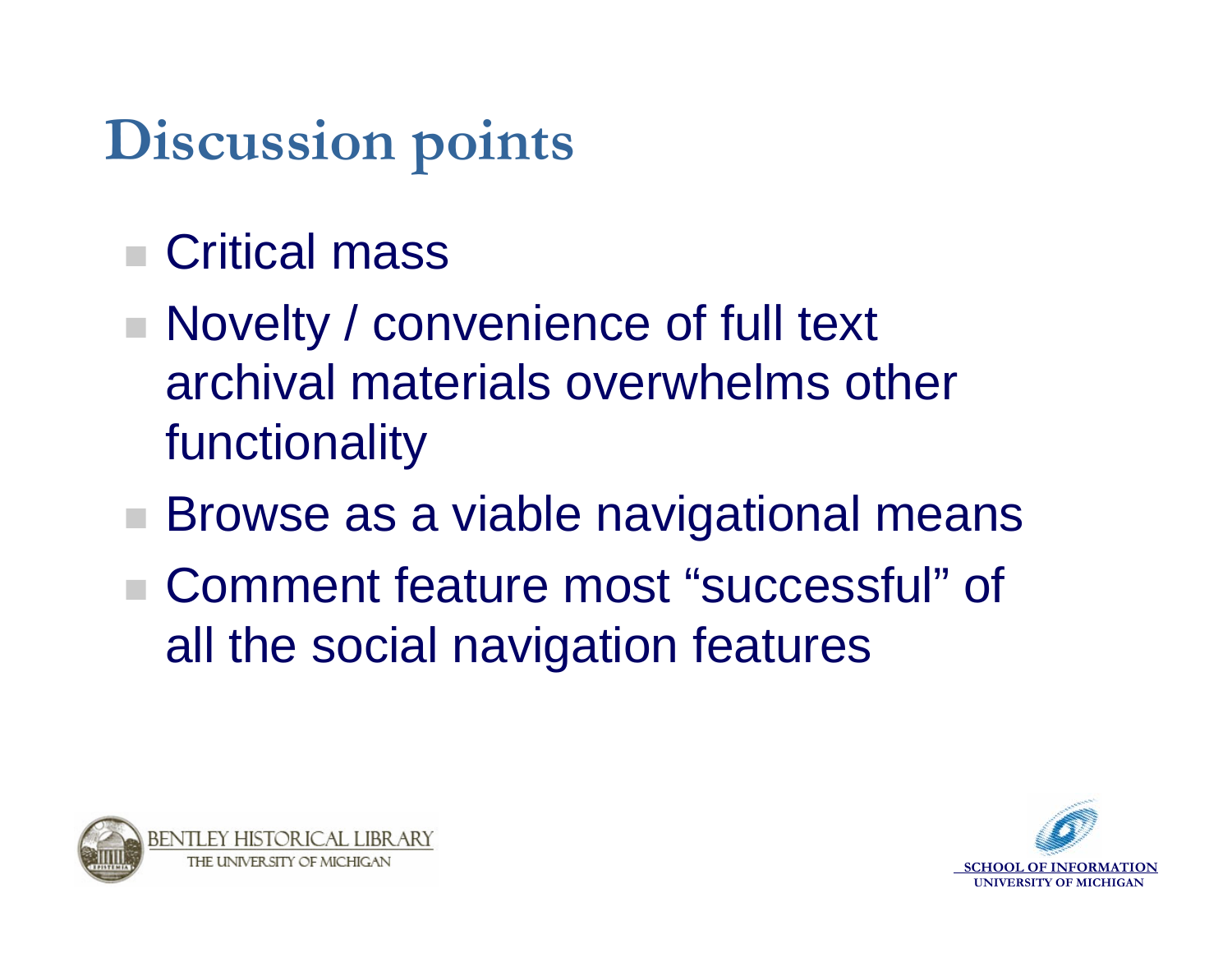# **What does this mean for traditional use: On-site versus Virtual use**

|                        | In the Bentley | Online               |
|------------------------|----------------|----------------------|
| 1999 (July – December) | 51             | n/a                  |
| 2006 (July – December) | 5              | <b>17,523 visits</b> |

![](_page_29_Picture_2.jpeg)

![](_page_29_Picture_3.jpeg)